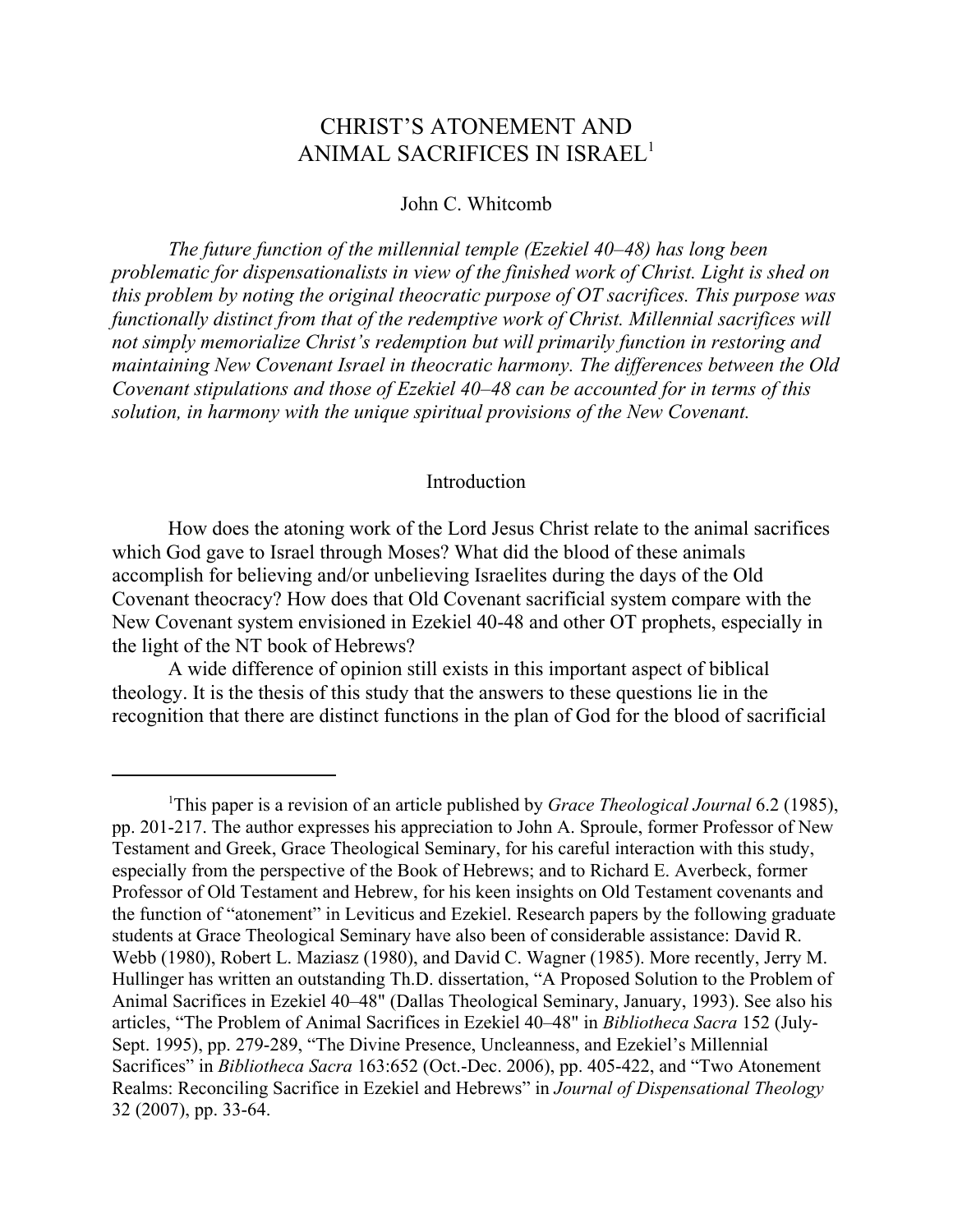animals and for the precious blood of God's Son, our Lord Jesus Christ. This distinction is especially significant for understanding the reinstatement of animal sacrifices in the future millennial kingdom of Christ.

### The Church and the Mosaic Covenant

The atoning work of Jesus Christ is infinite in value, and is therefore eternally sufficient and efficacious for those who put their trust in Him. This truth is clearly and repeatedly taught in the NT and is therefore fundamental to the Christian faith. The book of Hebrews especially emphasizes the contrast between the substitutionary work of Christ and the blood of bulls and goats in the Mosaic / Levitical / Aaronic system of the Old Covenant. The following statements make this clear: "the Law made nothing perfect" (7:19); "both gifts and sacrifices are offered which cannot make the worshipper perfect in conscience"  $(9:9)$ ; "the Law . . . can never by the same sacrifices year by year . . . make perfect those who draw near" (10:1); "it is impossible for the blood of bulls and goats to take away sins"  $(10:4)$ ; "[animal] sacrifices ... can never take away sin"  $(10:11)$ ; "where there is forgiveness of these things, there is no longer any offering for sin" (10:18). Thus, the New Covenant, in which the NT Church has its soteriological foundations (Heb. 8:6–13, 9:15, 12:24; cf. Luke 22:20; Rom. 11:16–18; 1 Cor. 11:25; 2 Cor. 3:6), is infinitely superior to the Old Covenant of Moses, which was indeed "only a shadow of the good things to come" (Heb. 10:1).<sup>2</sup>

Does this mean, then, that Israel, the chosen theocratic nation, with its unconditional Abrahamic Covenant guarantee of a land (Gen. 12:7; 13:14–17; 15:18–21; Deut. 30:5) and divine blessing (Gen. 12:2–3) has been forever set aside nationally in favor of the Church?<sup>3</sup> This has indeed been the conclusion of many Christian theologians

2 Cf. Homer A Kent, Jr., *The Epistle to the Hebrews: A Commentary* (Winona Lake, IN: BMH, 1972) 155–60.

<sup>3</sup>The Abrahamic Covenant was unconditional only in the sense that God's sovereign grace guaranteed the ultimate spiritual salvation of Israel as a nation and great spiritual blessings to the nations through Abraham's ultimate Seed. It did *not* guarantee the regeneration of all his physical descendants. "An unconditional covenant . . . may have blessings attached to that covenant that are conditioned upon the response of the recipient of the covenant . . . but these conditioned blessings do not change the unconditional character of that covenant" (J. Dwight Pentecost, *Things to Come* [Grand Rapids: Zondervan, 1964] 68). Cf. Charles C. Ryrie, *The Basis of Premillennial Faith* (New York: Loizeaux, 1953) 48–75; Eugene H. Merrill, "The Covenant with Abraham: The Keystone of Biblical Architecture," *Journal of Dispensational Theology*, vol. 12:36 [Aug. 2008] 5–17. The Abrahamic / New Covenant and the Mosaic Covenant are not in contradiction with each other. God promised, "I will put My law within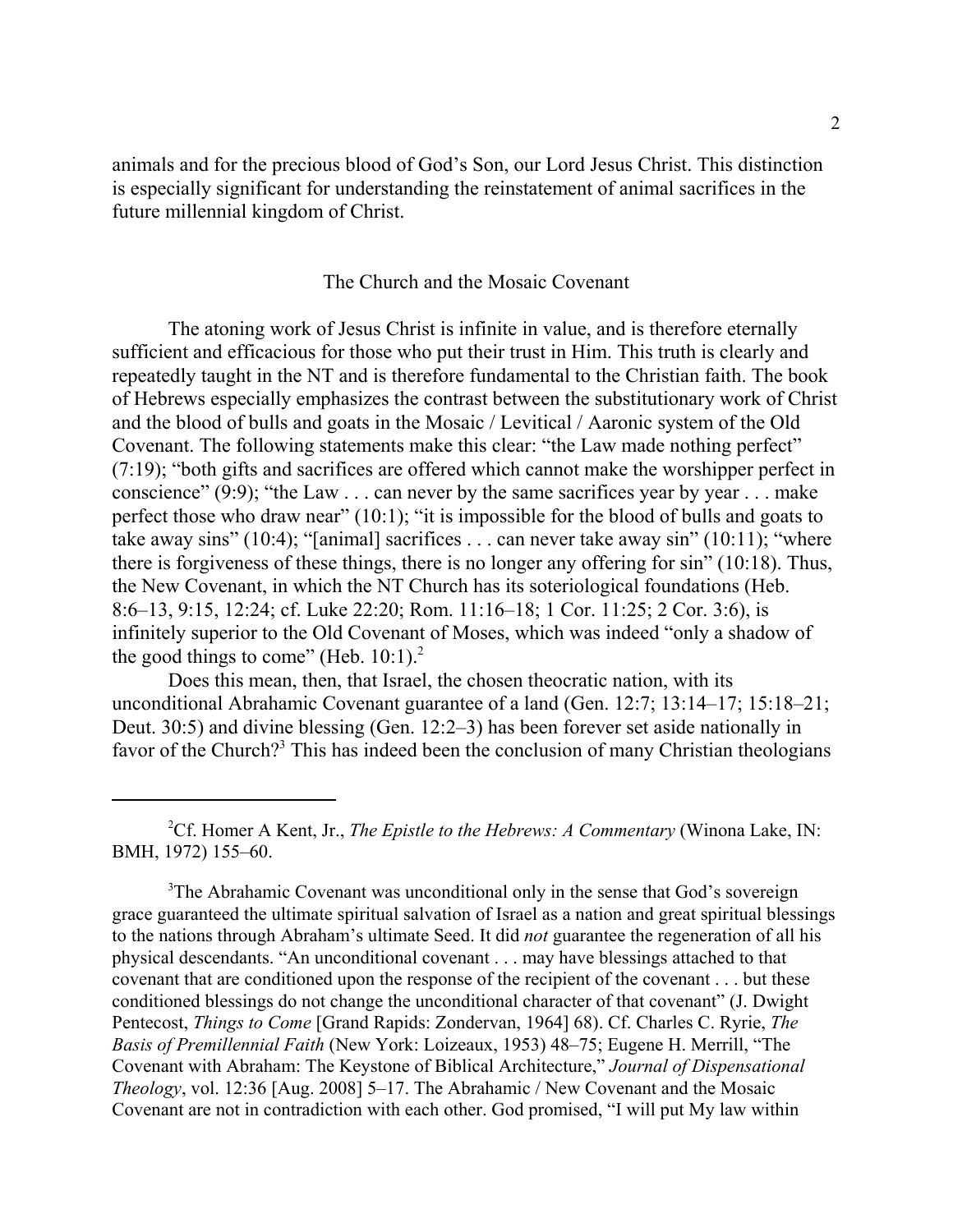from the days of the church fathers down to modern times. Israel as a national entity is seen by such writers as apostate and therefore broken off forever as a distinct nation in the program of God.

#### The New Covenant

However, the NT, including the book of Hebrews, does *not* teach that Israel has been forever set aside.<sup>4</sup> It *does* teach the end of the Old Covenant given by God to Israel through Moses. Yet the NT does *not* reject the Abrahamic Covenant (which the New Covenant of Jeremiah 31 further elaborates). During the period from the death of Christ and the Day of Pentecost to the destruction of the Temple and the Jewish sacrificial system by Roman armies in A.D. 70, Jewish Christians were strongly pressured by their "kinsmen according to the flesh" to abandon the distinctive freedoms they found in the Christian gospel and to turn to a supposedly Mosaic legalistic belief (cf. Acts 15; Gal. 2–3). It was to such Christian believers that the author of Hebrews emphasized the shadowy insufficiency and temporary nature of the Mosaic covenant. He was not addressing Old Covenant national Israel, as were Jeremiah and Ezekiel, but professing members of the true Church.<sup>5</sup>

The contrast in Hebrews, then, is not between the Church and Israel under the New Covenant, or between the spiritual sacrifices offered by the Church (Heb. 13:15) and the animal sacrifices which Israel will someday offer under the New Covenant. It is rather between the shadowy, insufficient nature of the Old Covenant and the sufficient,

<sup>4</sup>Carefully documented refutations of "replacement theology" may be found in Ronald E. Diprose, *Israel and the Church: The Origins and Effects of Replacement Theology* (Johnson City, TN: STL Distribution, 2004; phone 800-289-2772); Barry E. Horner, *Future Israel: Why Christian Anti-Judaism Must Be Challenged* (Nashville, TN: B&H Academic, 2007; phone 800- 247-4784); and Paul Richard Wilkinson, *For Zion's Sake: Christian Zionism and the Role of John Nelson Darby* (Colorado Springs, CO: Paternoster Press, 2007).

<sup>5</sup>Cf. Kent, *Hebrews*, 158–59: "the author [of Hebrews] is writing to Christians when he mentions the new covenant. It is granted that they are Jewish Christians, but the fact remains that they are Christians. . . . There is one new covenant to be fulfilled eschatologically with Israel, but participated in soteriologically by the church today."

them, and on their heart I will write it" (Jer. 31:33; Rom. 2:25–29; 8:3–4; Heb. 7:18–19). The reappearance of *some aspects* of the Mosaic ritual during the Millennium will not necessarily, therefore, be a contradiction to the dynamics of the New Covenant. This seems to harmonize with Jesus' statement in the Upper Room: "I have earnestly desired to eat this Passover with you before I suffer; for I say unto you, I shall never again eat it until it is fulfilled in the kingdom of God" (Luke 22:15–16).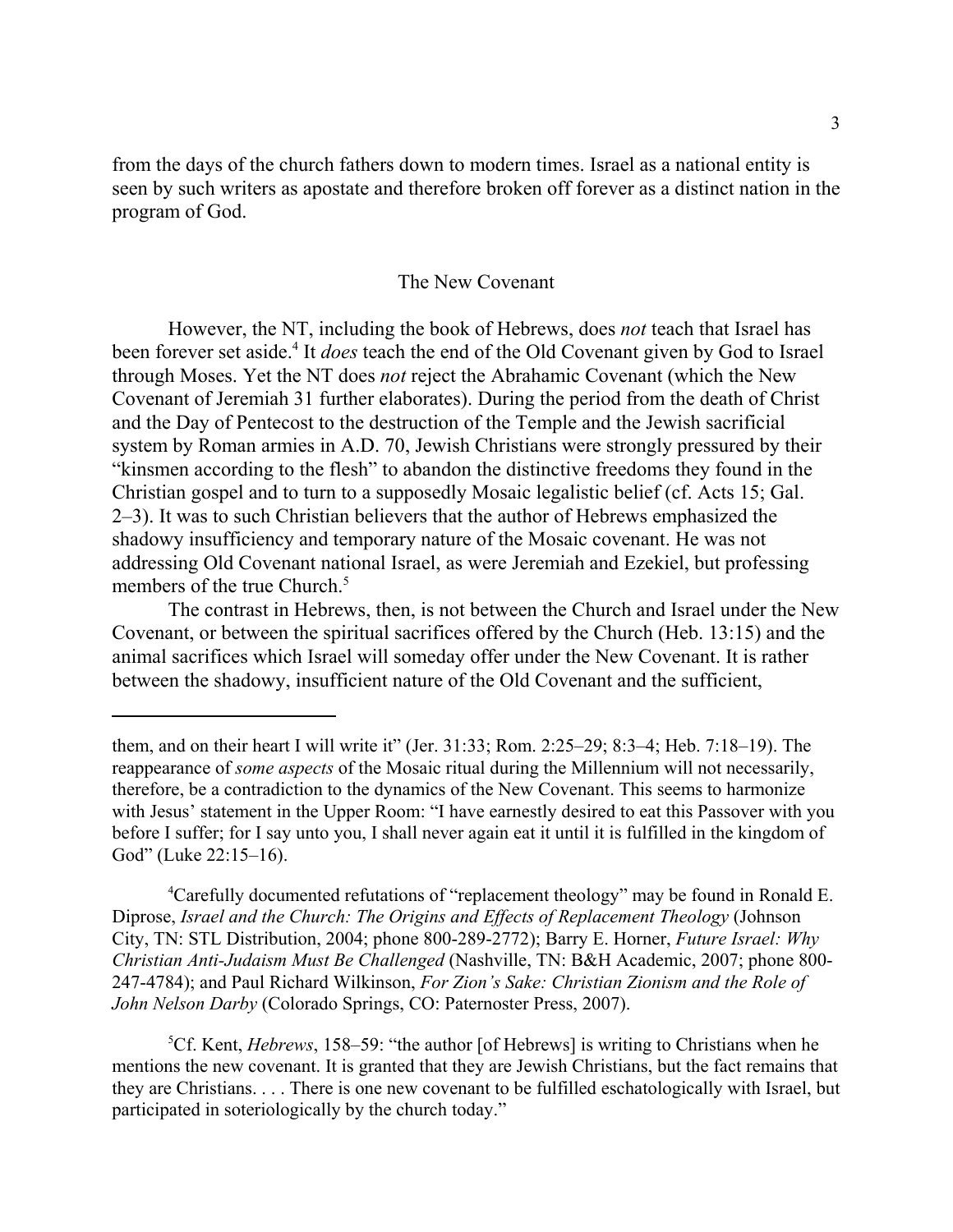permanent nature of the New Covenant.<sup>6</sup> The Church participates soteriologically in the New Covenant which was originally revealed by God through Jeremiah and Ezekiel with reference to a repentant Israel in the coming Kingdom age (Jer. 31:33–34; Ezek. 11:19–20; 36:25–28). The sufficiency of the New Covenant is guaranteed in the spiritual regeneration of all its participants.<sup>7</sup>

#### Romans 11 and Israel's National Regeneration

The Church was graciously placed into a New Covenant relationship with God, but it did not thereby replace national Israel. This is explained in Romans 11:11–32. During the present age, national / theocratic Israel has indeed been "rejected" (11:15) and "broken off" (11:17–22) because of "transgression," "failure," and "unbelief" (11:11, 12, 23). But that is by no means the end of Israel as a nation, for "Israel did not stumble so as to fall" (11:11). Some day, in fact, Israel will experience divine "fulfillment" (11:12) and "acceptance" (11:15). Indeed, "God is able to graft them in again . . . if they do not continue in their unbelief" (11:23).

Paul argues that it will actually be more appropriate for God to do this for the "natural branches" than it was for God to graft in Gentiles "contrary to nature" (11:24), for Israel will be grafted back into "their own olive tree" (11:24; cf. John 4:22 – "salvation is of the Jews"). "The root" of the olive tree which is "holy" and "rich" and which "supports" Gentile Christians, is the Abrahamic Covenant (cf. Rom. 4:11–17, "the faith of Abraham, who is the father of us all").

The fact that the Church participates in the soteriological benefits of the Abrahamic and New Covenants (cf. Eph. 2:12–22) is a major factor which demonstrates continuity between Israel and the Church. But it hardly demonstrates that the Church has supplanted Israel in God's program.<sup>8</sup> Indeed, "the gifts and the calling of God" are

<sup>6</sup> New Covenant" translates διαθήκης καίνης in Heb. 8:8; 9:15; and διαθήκης νέας in 12:24.

7 Kent, *Hebrews*, 153.

8 C. E. B. Cranfield (*A Critical and Exegetical Commentary on the Epistle to the Romans* [2 vols.; ICC; Edinburgh: T. & T. Clark, 1981] 2, 448, for example, concludes that "it is only where the Church persists in refusing to learn this message [of Romans 9–11] ... that it is unable to believe in God's mercy for still unbelieving Israel, and so entertains the ugly and unscriptural notion that God has cast off His people Israel and simply replaced it with the Christian Church. These three chapters emphatically forbid us to speak of the Church as having once and for all taken the place of the Jewish people." Then he adds in a footnote, "And I confess with shame to having also myself used in print on more than one occasion this language of the replacement of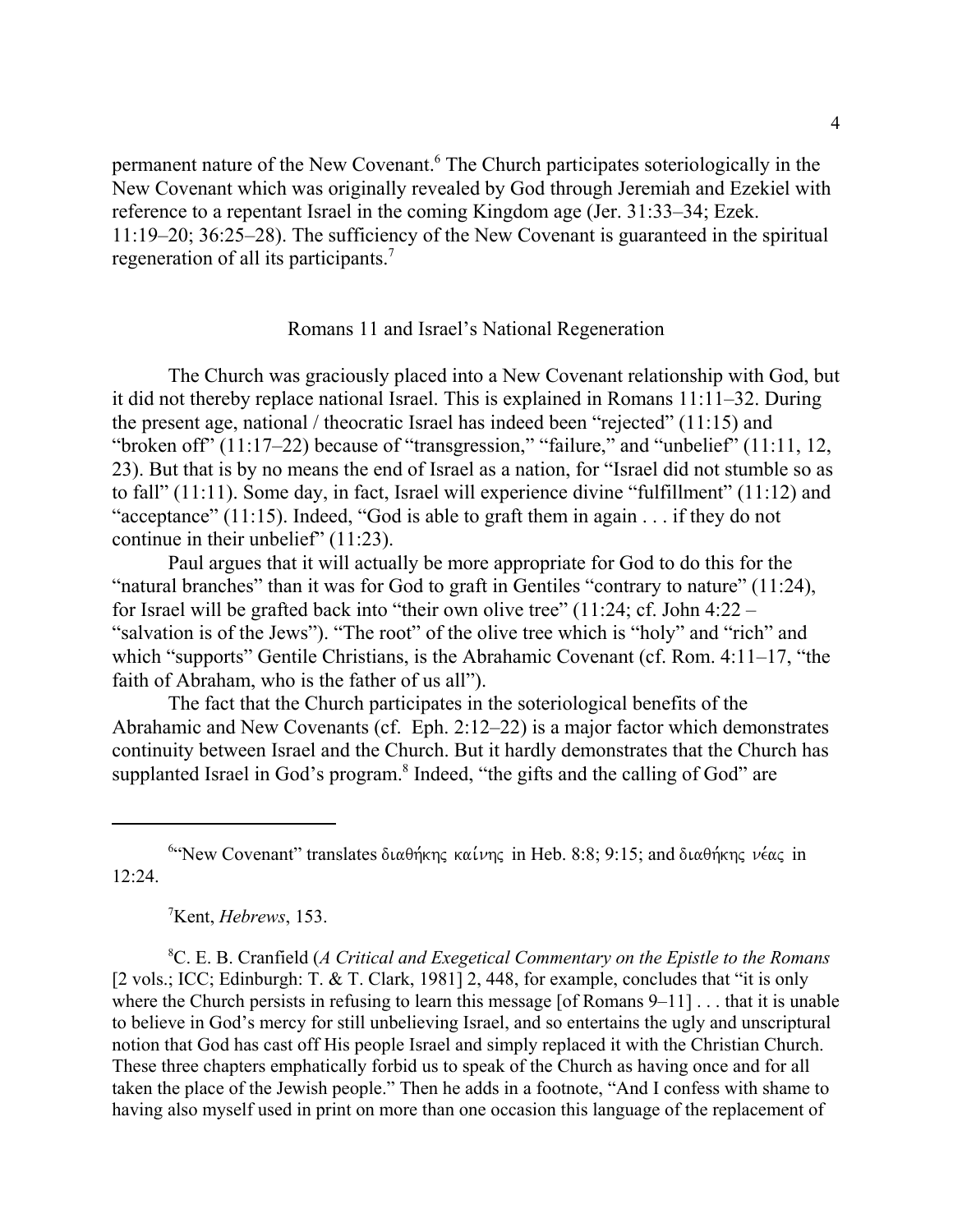"irrevocable" (Rom. 11:29). Likewise, the Christian can be assured of his eternal salvation in Christ (cf. Rom. 8:28–39; Phil. 1:6) only because God keeps His covenant promises.

#### Israel and the New Covenant

The New Covenant, originally promised to Israel as a nation (Gen. 12:1–3; Jer. 31:33–34), now also provides the Church with the infinite and eternal benefits of the substitutionary blood of Christ. But what did the New Covenant originally involve? It involved God's provision for a new heart through the Holy Spirit (i.e., regeneration; cf. Ezek. 36:26–27) for the entire nation of Israel; the restoration of this regenerated nation to its ancestral land (Ezek. 36:28 — previously guaranteed by the Abrahamic Covenant, and not annulled by the Mosaic Covenant [Gal. 3:17]); and a dynamic, functioning theocracy of twelve tribes gathered around a great new city and temple (Ezek. 40–48; cf. Joel 3:18; Dan. 9:24; Hag. 2:7, 9; and Zech. 14:16–21). Indeed, eight centuries before the New Covenant was described in detail by Jeremiah and Ezekiel, *Moses*, the human spokesman for the Old Covenant, foresaw the basic provision of the New Covenant, namely a national restoration of Israel to her promised land by God's sovereign grace through regeneration of the heart (Deut. 30:1–14).

Remarkably, even the ultimate passing away of the Aaronic high priesthood for Israel was indicated at an early stage in the progress of revelation when God announced through *David* concerning his greater Son, a non-Levite, "Thou art a priest forever according to the order of Melchizedek" (Psa. 110:4; cf. Hebrews 7). When the New Covenant is fulfilled for Israel, therefore, her high priest will be none other than her Messiah, and not a descendant of Aaron. This is a fact of tremendous importance in the light of Ezekiel 40–48, which conspicuously omits any reference to a Zadokian *high* priest (cf. Ezek. 40:46, 43:10, 44:15, 48:11 which state that only the descendants of Zadok out of the descendants of Aaron would minister before the LORD), and the book of Hebrews, which identifies Jesus Christ as the permanent High Priest of God's people.

Why does Ezekiel emphasize the special function of Zadokian priests in the future Temple? The obvious answer is that God promised to the line of Zadok an everlasting priesthood (1 Sam. 2:35; 1 Kings 2:27, 35). This confirmed His promise of an everlasting priesthood to Zadok's ancestor Phinehas (Num. 25:13), which also confirmed His

Israel by the Church." Cf. his more recent *Romans: A Shorter Commentary* (Grand Rapids: Eerdmans, 1985) 215, 273. See also John Murray, *The Epistle to the Romans* (NICNT; 2 vols.; Grand Rapids: Eerdmans, 1968) 2, 98; and Arnold A. Van Ruler, *The Christian Church and the Old Testament* (Grand Rapids: Eerdmans, 1971) 45, 55, 57, 75–98 (extensively quoted in Earl D. Radmacher, "The Current Status of Dispensationalism and Its Eschatology" in K. S. Kantzer and S. N. Gundry, eds., *Perspectives on Evangelical Theology* [Grand Rapids: Baker, 1979] 172–74).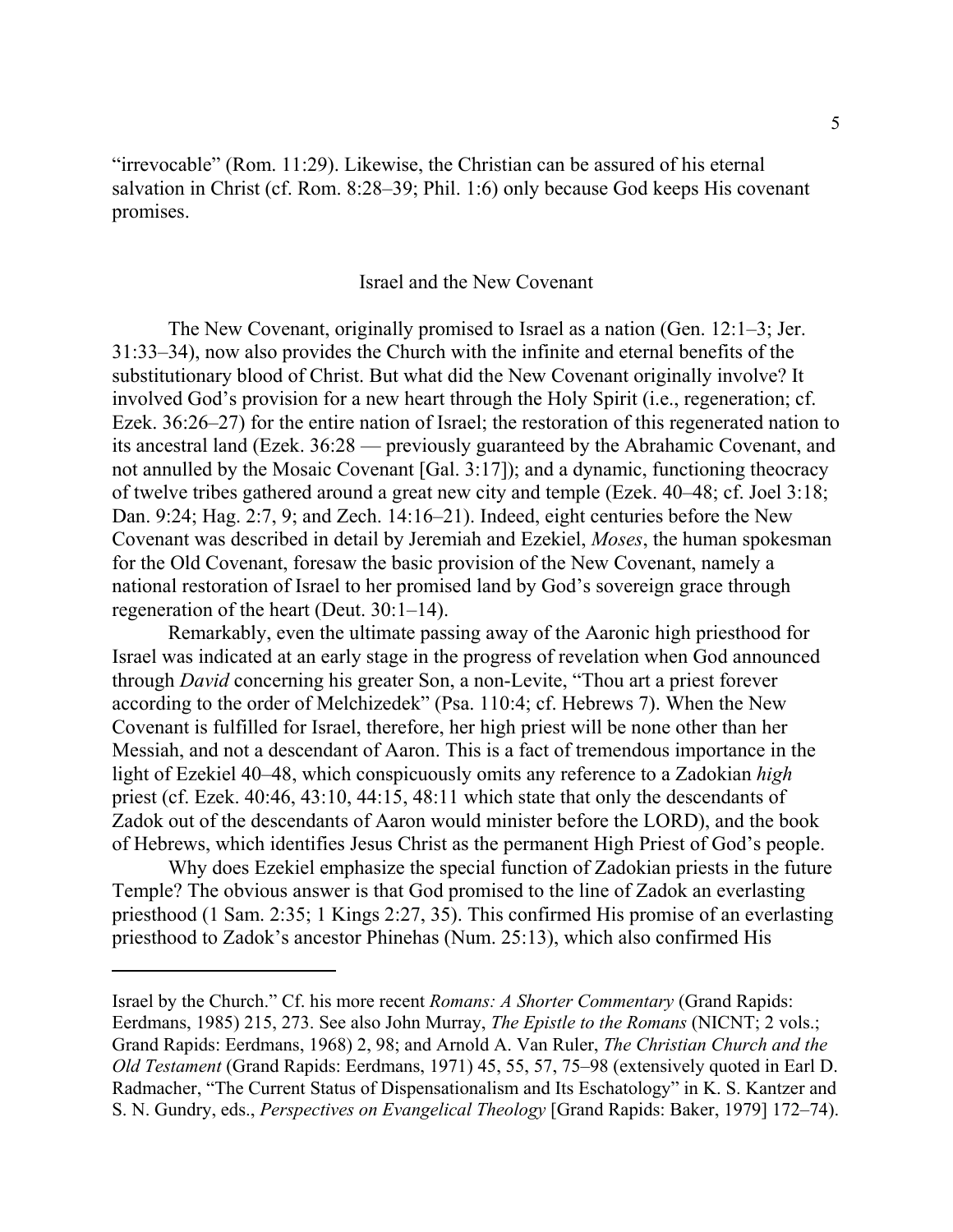promise of an everlasting priesthood to Phinehas' grandfather Aaron (Exodus 29:9; 40:15). See 1 Chronicles 6:3, 50 for the full genealogy. Furthermore, this promise was strongly confirmed by God through Jeremiah (33:17-22), who linked the perpetuity of the Levitical priesthood for Israel with the perpetuity of the Davidic kingship and the perpetuity of the earth's rotation on its axis! In view of these promises, confirmed again and again, it is highly significant that the millennial Temple will have the sons of Zadok as its priests (Ezek. 40:46, 43:19, 44:15, 48:11). God apparently means what He says! The intrinsic probability of this being fulfilled literally is strengthened greatly by the mention of 12,000 Levites who will be sealed by God during the seventieth week of Daniel (Rev. 7:7). If these are literal Levites, it would be highly inconsistent to maintain that the Temple will be merely figurative. If God's promises to Aaron, Phinehas, and Zadok are to be spiritualized, how can we insist that His promises to David will be fulfilled literally (cf. 2 Sam. 7:13, 16)?

A century before Jeremiah and Ezekiel, the prophet *Isaiah* also foresaw this New Covenant system, even though he did not use the technical term. In the deepening gloom of national apostasy under Ahaz and even godly king Hezekiah, the prince of writing prophets spoke of "an everlasting covenant" which God would make with Israel "according to the faithful mercies shown to David" (55:3; cf. 61:8). That this anticipated the New Covenant is confirmed by the fact that a national forgiveness of sin is included (59:20–21, cf. 27:9; Rom. 11:26–27). Isaiah not only foresaw God's New Covenant with Israel, but also a temple in the holy land (2:2–3; 56:5–7; 60:13). Here animal sacrifices would be offered on its altar by Egyptians (19:21) and Arabians from Kedar and Nebaioth (60:7), through "priests and Levites" (66:21), so that "the sons of the foreigners who join themselves to the Lord . . . even these I will bring to My holy mountain and make them joyful in My house of prayer. Their burnt offerings and their sacrifices will be acceptable on My altar" (56:6–7; cf. 66:19–20).

To *Hosea*, Isaiah's contemporary prophet in the northern kingdom, the wonders of this great New Covenant were also revealed (Hos. 2:14–23). Hosea implied that after "many days" during which the nation would be "without king or prince," animal "sacrifices" would be resumed "in the last days" (3:4–5).

*Jeremiah* lived to see the final collapse of the politically independent theocracy of Israel (609–586 B.C.). To him the expression "a new covenant" was first revealed. This New Covenant included the offering of animals upon the altar of a temple in the holy land. Looking back to the Davidic Covenant (which was one aspect of the Abrahamic Covenant), the God of Israel announced: "I will cause a righteous Branch of David to spring forth. . . . David shall never lack a man to sit on the throne of the house of Israel" (33:15, 17; cf. vv. 21, 22, 26). Then he added these significant words: "and the Levitical priests shall never lack a man before Me to offer burnt offerings, to burn grain offerings, and to prepare sacrifices continually" (33:18; cf. vv. 21, 22). Thus, Jeremiah, in stating the total demise of the temporary Old Covenant (31:32), and in anticipating the national regeneration provided in the permanent New Covenant (31:31–34; 32:38–40; 33:6–13;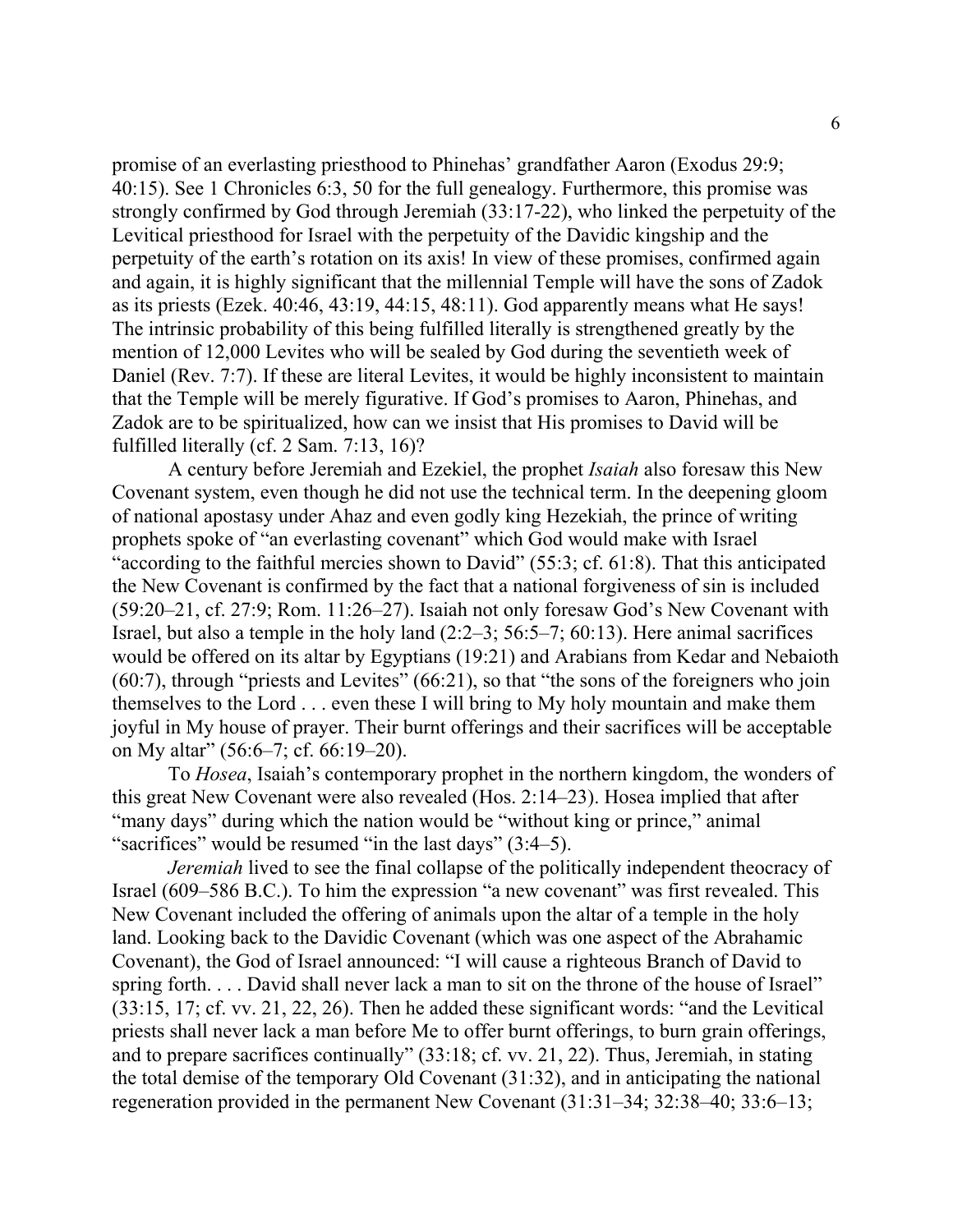50:5), included animal sacrifices offered by Levitical priests as permanent aspects of this New Covenant for national Israel.

*Ezekiel* was the third major prophet who spoke of Israel's everlasting covenant of peace, designated in 16:60–63; 20:37; 34:25; 37:21–28; and described soteriologically in 11:19–20 and 36:25–28. Included in this covenant was provision for "My sanctuary in their midst forever" (37:26, 28). In amazing detail, this sanctuary or temple is then described in chapters 40–48 with regard to (1) the precise dimensions and arrangements of its courts, gates, chambers and furnishings (40:5–43:27); (2) its officials, including the mortal prince (44:3; 45:7, 16, 22; 46:2–18) and the Levitical descendants of Zadok (who replaced Abiathar as David's faithful high priest) who would serve as priests (40:46; 43:19; 44:10–31; 48:11); (3) the different types and characteristics and purposes of its animal sacrifices (40:38–43; 42:13; 43:18–27; 44:11–16, 27–29; 45:15–25; 46:2–15; 46:20–24; cf. 20:40); and (4) the boundaries and dimensions of the tribal territories surrounding the city and the temple with its life-giving river (47:1–48:35).

*Zechariah* foresaw the strict enforcement of the Feast of Tabernacles among all Gentile nations (14:16–19; cf. Ezek. 45:25). Zechariah also anticipated, in connection with the fulfillment of the New Covenant (9:11; 13:1), that "all who sacrifice will come and take [every cooking pot in Jerusalem] and boil in them" (14:21). Other prophets who spoke of the future temple were *Joel* (3:18), *Micah* (4:1–5), *Daniel* (9:24), *Haggai* (2:7, 9), and *Malachi* (3:3–4). Our Lord referred to this temple in Matthew 24:15 (cf. Mark 13:14); Paul in 2 Thessalonians 2:4; and John in Revelation 11:1–2.

#### The Church and the New Covenant

How should Christian participants in the New Covenant view these prophetic utterances concerning a restoration of national Israel to its land, complete with temple, Zadokian priests, and animal sacrifices, especially in the light of the emphatic pronouncements of the book of Hebrews? Liberal and Neo-orthodox theologians dismiss Ezekiel's temple vision as an apocalyptic dream, $9$  or a tentative plan for the second temple which the returning exiles never adopted.<sup>10</sup> Most evangelical commentators

<sup>9</sup> Cf. Moshe Greenberg, "The Design and Themes of Ezekiel's Program of Restoration," *Int* 38 (1984) 181–208; John W. Wevers, *Ezekiel (The New Century Bible Commentary*; Grand Rapids: Eerdmans, 1969) 207; and Jon Douglas Levenson, *Theology of the Program of Restoration of Ezekiel 40–48* (Missoula, MT: Scholars, 1976) 161–63. Surprisingly, this position is also advocated by John B. Taylor, *Ezekiel: An Introduction and Commentary* (London: Tyndale, 1969) 253.

 $10$ Among those who have held this view are Eichhorn, Dathe, Herder, Doederlein, and Hitzig. These are cited in Patrick Fairbairn, *An Exposition of Ezekiel* (Evansville, IN: Sovereign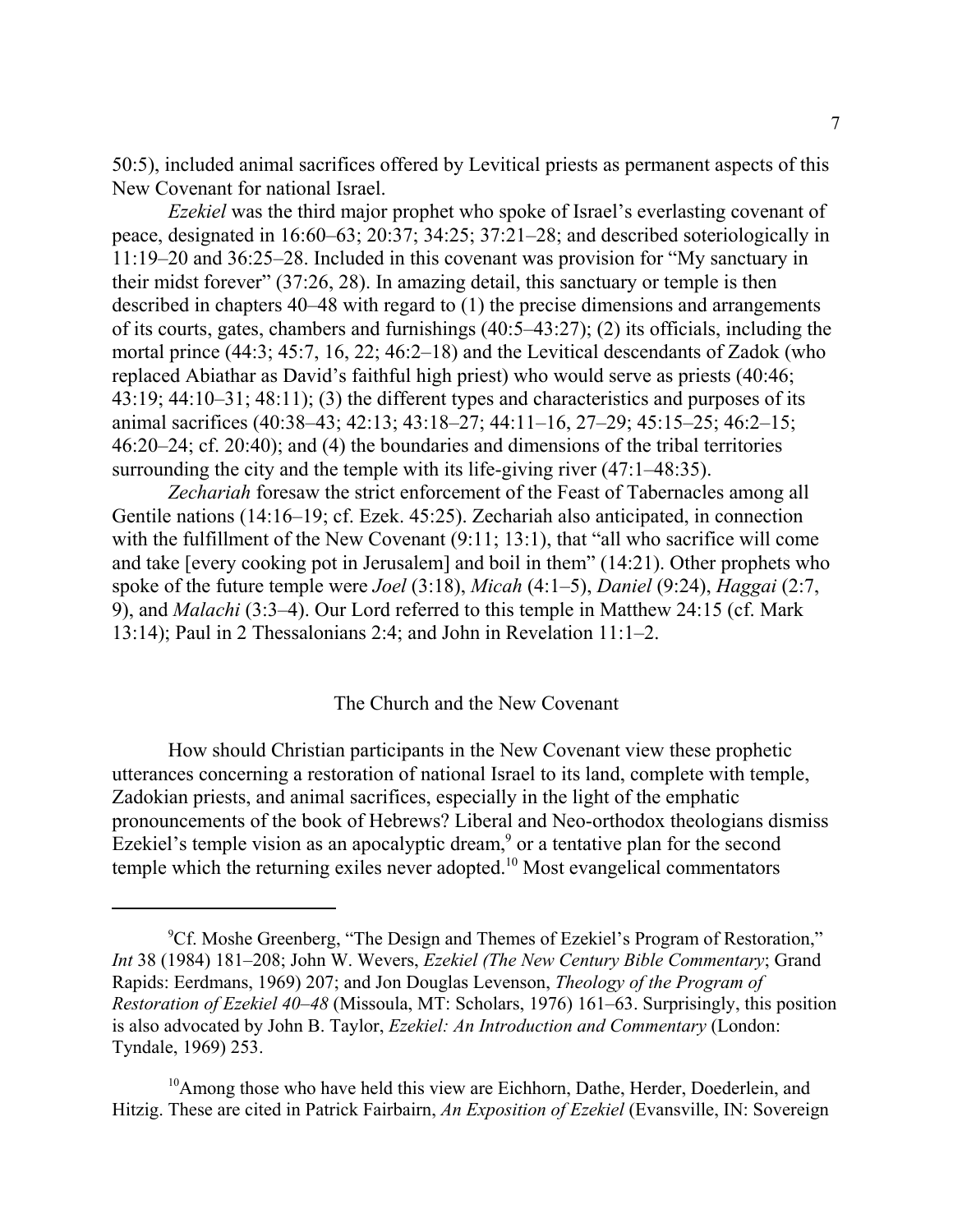assume that the covenants of God with Israel are being fulfilled in the Church<sup>11</sup> and / or refer somehow to the eternal state.<sup>12</sup> Even some premillennialists, finding it difficult to reconcile animal sacrifices in the millennium with the book of Hebrews, conclude that Israel's new covenant will indeed eventuate in national conversion and divine blessing in the Holy Land for a thousand years, but without a temple, priests, and sacrifices.<sup>13</sup>

Keenly sensitive to the tensions and problems involved in this theological controversy, John F. Walvoord significantly concluded that "the most thoroughgoing students of premillennialism who evince understanding of the relation of literal interpretation to premillennial doctrine usually embrace the concept of a literal temple and literal sacrifices."14 Without doubt, the large majority of dispensational premillennialists do interpret the Zadokian priesthood and animal sacrifices of the

Grace, reprint 1960) 433.

12Cf. Anthony A. Hoekema, *The Bible and the Future* (Grand Rapids: Eerdmans, 1979) 205–6; H. L. Ellison, *Ezekiel: The Man and His Message* (Grand Rapids: Eerdmans, 1956) 137–44; and C. F. Keil, *Commentary on the Old Testament* (10 vols.; Grand Rapids: Zondervan, reprint n.d.) 9, 417. However, for a list of contrasts between Ezekiel 40–48 and Revelation 21–22, cf. Ralph Alexander, *Ezekiel* (Chicago: Moody, 1976) 130–32.

13Cf. Increase Mather, *The Mystery of Israel's Salvation*, vol. 22 in *A Library of American Puritan Writings*, ed. Sacvan Bercovitch (New York: AMS, 1983) 113–14; George N. H. Peters, *The Theocratic Kingdom* (Grand Rapids: Kregel, reprint 1952) 3, 83–91; H. A. Ironside, *Ezekiel the Prophet* (New York: Loizeaux, 1949) 284–90; and J. Sidlow Baxter, *Explore the Book* (Grand Rapids: Zondervan, 1960) 4, 32. In contrast, Erich Sauer (*From Eternity to Eternity* [Grand Rapids: Eerdmans, 1954] 181) has provided a wholesome perspective on the basic hermeneutical issue: "*Either* the prophet himself was mistaken in his expectation of a coming temple service, and the prophecy in the sense in which he himself meant it will never be fulfilled; *or* God, in the time of the Messiah, will fulfill literally these prophecies of the temple according to their intended literal meaning. There is no other choice possible."

14John F. Walvoord, *The Millennial Kingdom* (Findlay, OH: Dunham, 1959) 315; cf. p. 311.

<sup>&</sup>lt;sup>11</sup>Cf. Fairbairn, *Ezekiel*, 435: "from the Fathers downward this has been the prevailing view in the Christian Church." See also Andrew W. Blackwood, Jr., *Ezekiel: Prophecy of Hope* (Grand Rapids: Baker, 1965) 235, 270. Typical of Blackwood's dubious hermeneutics is his discussion of the centrality of the altar in Ezek. 40:17: "Many Protestants today are carefully ignoring God's message to us through Ezekiel's placement of the altar. . . . Today in the beautiful new Roman Catholic churches that are being constructed the sacramental table is brought away from the wall; so that the congregation, insofar as it is physically possible, surrounds the table. Ezekiel certainly is telling us that church architecture should be an expression of theology" (pp. 240–41).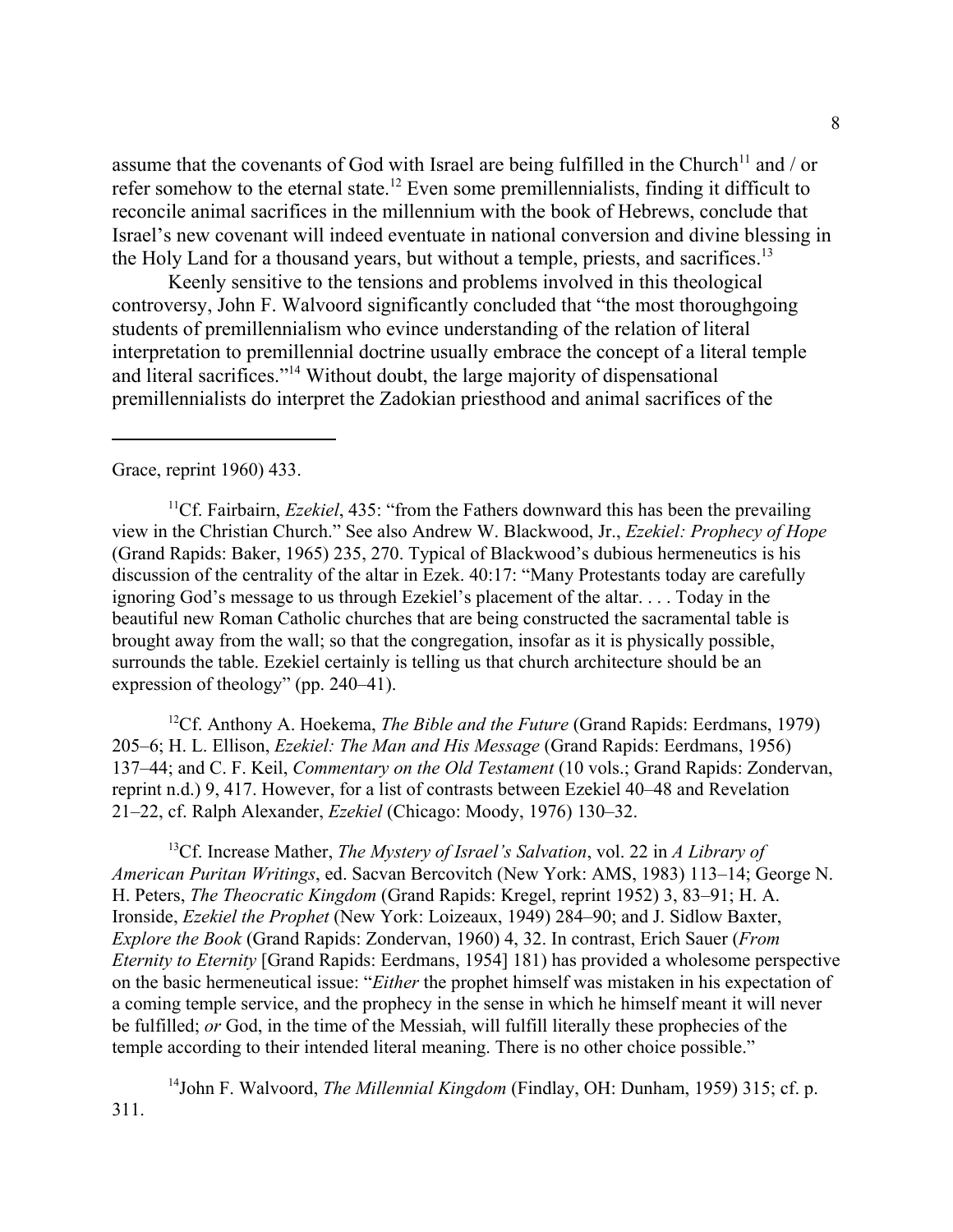millennial age literally. They also attempt to modify the supposed clash between the OT prophecies of the New Covenant and the book of Hebrews by viewing these animal sacrifices strictly as memorials of the death of Christ, like the Church eucharist of the bread and  $cup^{15}$  Such an approach may be questioned, however.

The key to the entire problem may be found in answers to three questions. (1) What was the true function of animal sacrifices in the Old Covenant? (2) What is the significance of the fundamental differences between Ezekiel's picture of the New Covenant system of worship and the Old Covenant system of worship? (3) Would a worship system involving animal sacrifices necessarily represent a great step backward for New Covenant Israel during the Kingdom Age?

#### The True Function of Animal Sacrifices

In answer to the first question, animal sacrifices could *never* remove spiritual guilt from the offerer or clear his conscience. The book of Hebrews is very clear about that (10:4, 11). But it is equally erroneous to say that the sacrifices were mere teaching symbols given by God to Israel to prepare them for Messiah and His infinite atonement. Such a view is contradicted by precise statements in Exodus and Leviticus.<sup>16</sup>

The Scriptures tell us that something really did happen to the Israelite offerer when he came to the right altar with the appropriate sacrifice; and he was expected to know what would happen to him. What happened was *temporal, finite, external, and legal* – not *external, infinite, internal, and soteriological*. Nevertheless, what happened was personally and immediately significant, not simply symbolic and / or prophetic. When an Israelite "unwittingly failed" to observe a particular ordinance of the Mosaic Law (in the

<sup>&</sup>lt;sup>15</sup>Cf. Walvoord, *The Millennial Kingdom*, 312. Progressive revelation requires that millennial believers (who will constitute a decreasing proportion of the world's population as the Kingdom age continues) will be reminded of the sacrifice of the Lamb of God when they behold the shedding of animal blood at the Temple altar. Cf. Arno C. Gaebelein, *The Prophet Ezekiel* (New York: Our Hope, 1918) 311–13. However, that will not be their *sole* purpose and function.

<sup>16</sup>Cf. John S. Feinberg, "Salvation in the Old Testament," in *Tradition and Testament: Essays in Honor of Charles Lee Feinberg*, John S. and Paul D. Feinberg, eds. (Chicago: Moody, 1981) 70. Cf. Charles C. Ryrie, *Dispensationalism* (Chicago: Moody, 1995) 117–120. Ryrie correctly concludes: "The basis of salvation is always the death of Christ; the means is always faith; the object is always God (though man's understanding of God before and after the incarnation is obviously different); but the content of faith depends on the particular revelation God was pleased to give at a certain time. These are the distinctions which the dispensationalist recognizes, and they are distinctions necessitated by plain interpretation of revelation as it was given" (121).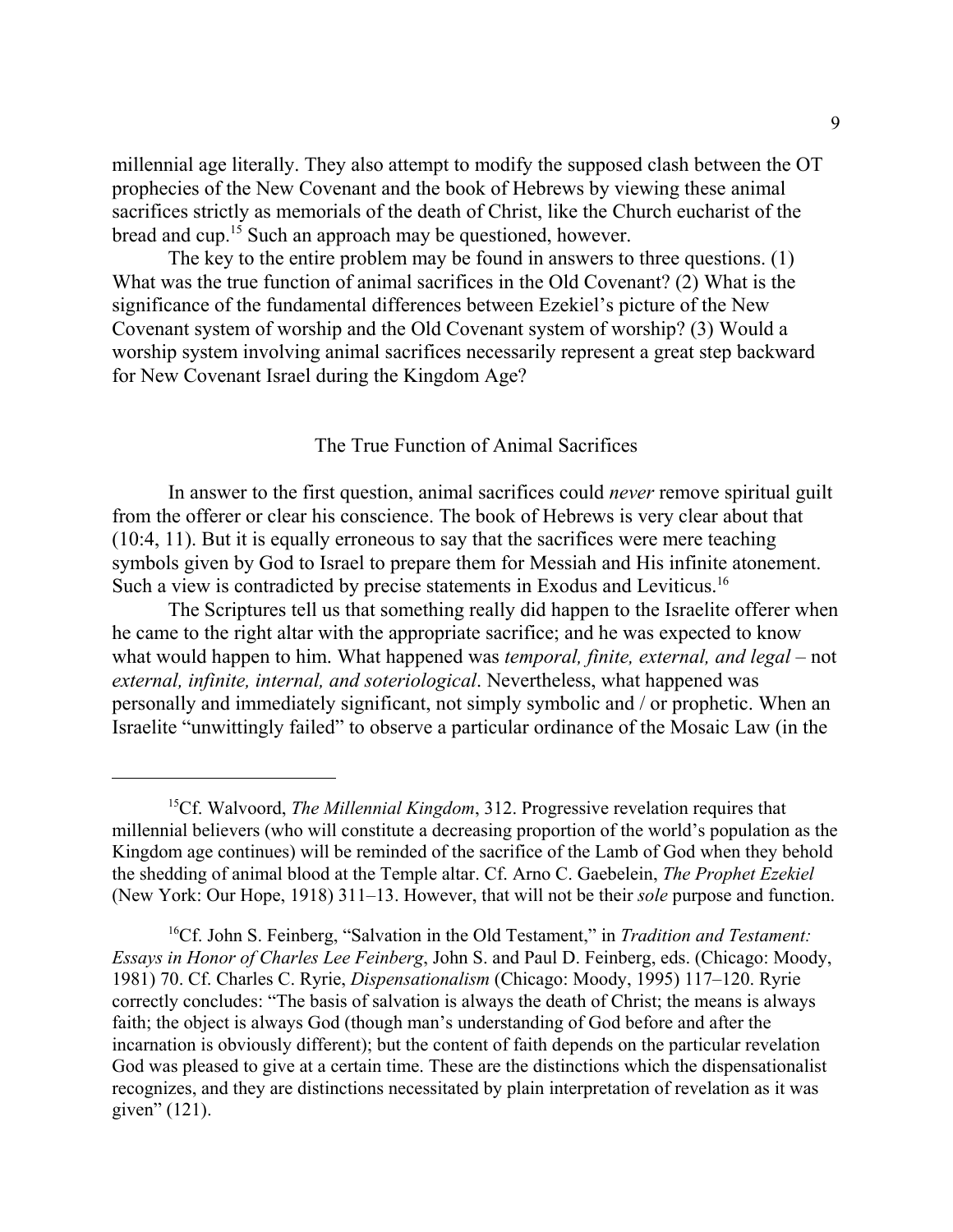weakness of his sin nature [Num. 15:22–29], not "defiantly," in open rebellion against God Himself [Num. 15:30–36]),<sup>17</sup> he was actually "forgiven" through an "atonement" (a ritual cleansing; cf. Heb. 9:10, 13) made by the priest (Num. 15:25–26).

But what was the precise nature of this "forgiveness" and this "atonement"? To say that it was exclusively a prophetic anticipation of Christ's atoning work does not do justice to the progress of revelation.<sup>18</sup> There simply is no biblical evidence that the knowledge-content of OT saving faith always and necessarily included a crucified Messiah. However, in God's eternal purpose, the death of His Son has always been and always will be the final basis of spiritual salvation (Rom. 3:25–26). Saving faith before the Day of Pentecost (Acts 2) involved a heart response to whatever special revelation of God was available at that time in history (cf. Romans 4; Galatians 3; Hebrews 11). Such Spirit-initiated faith produced a "circumcised heart" (Lev. 26:41; Deut. 10:16; 30:6; Jer. 4:4; 9:25; Ezek. 44:7, 9). No one was ever spiritually regenerated by works, not even by fulfilling legally prescribed sacrifices, offerings and other Mosaic requirements.<sup>19</sup>

In the covenant at Sinai, God provided a highly complex and rigid structure for his "kingdom of priests." Within that structure, national / theocratic transgressions would receive national / theocratic forgiveness when appropriate sacrifices were offered to God through legitimate priests at the tabernacle / temple altar. This "forgiveness" was promised regardless of the spiritual state of either the offerer or the priest. For example, for both believing and unbelieving Israelites in Egypt, God promised: "when I see the blood I will pass over you" (Exod. 12:13; cf. 12:23). However, such sacrificial blood could never cleanse the conscience or save the soul (Heb. 10:1–2), so God repeatedly sent prophets to call His people to love and obey their God from the heart. Apart from such genuine faith, all the ceremonially "kosher" animals in the whole world would avail nothing in the spiritual realm (Psa. 50:7–15; Isa. 1:11–20; Amos 4:4–5; 5:21–27; Hos. 5:6; Mic. 6:6–8; Jer. 6:20; 7:21–23). It was not to be *either faith or sacrifices*; rather, it was to be *both faith and sacrifices* (cf. Psa. 51:19).

It was just as true then as it is today: "it is impossible for the blood of bulls and goats to take away sins" (Heb. 10:4). But it was also true then, under the Old Covenant, that "the blood of goats and bulls . . . sanctify for the cleansing of the flesh" (Heb. 9:13). In the words of F. F. Bruce,

19John S. Feinberg, "Salvation in the Old Testament," 61.

<sup>17</sup>Cf. Walter C. Kaiser, Jr., *Toward An Old Testament Theology* (Grand Rapids: Zondervan, 1978) 117–18.

<sup>&</sup>lt;sup>18</sup>Cf. John S. Feinberg, "Salvation in the Old Testament," 50, 51, 53, 55, 68. See also Ryrie, *Dispensationalism* 118–119: "Unquestionably the Old Testament does ascribe efficacy to the sacrifices. . . . The bringing of sacrifices restored the offender to his forfeited position as a Jewish worshipper and restored his theocratic relationship."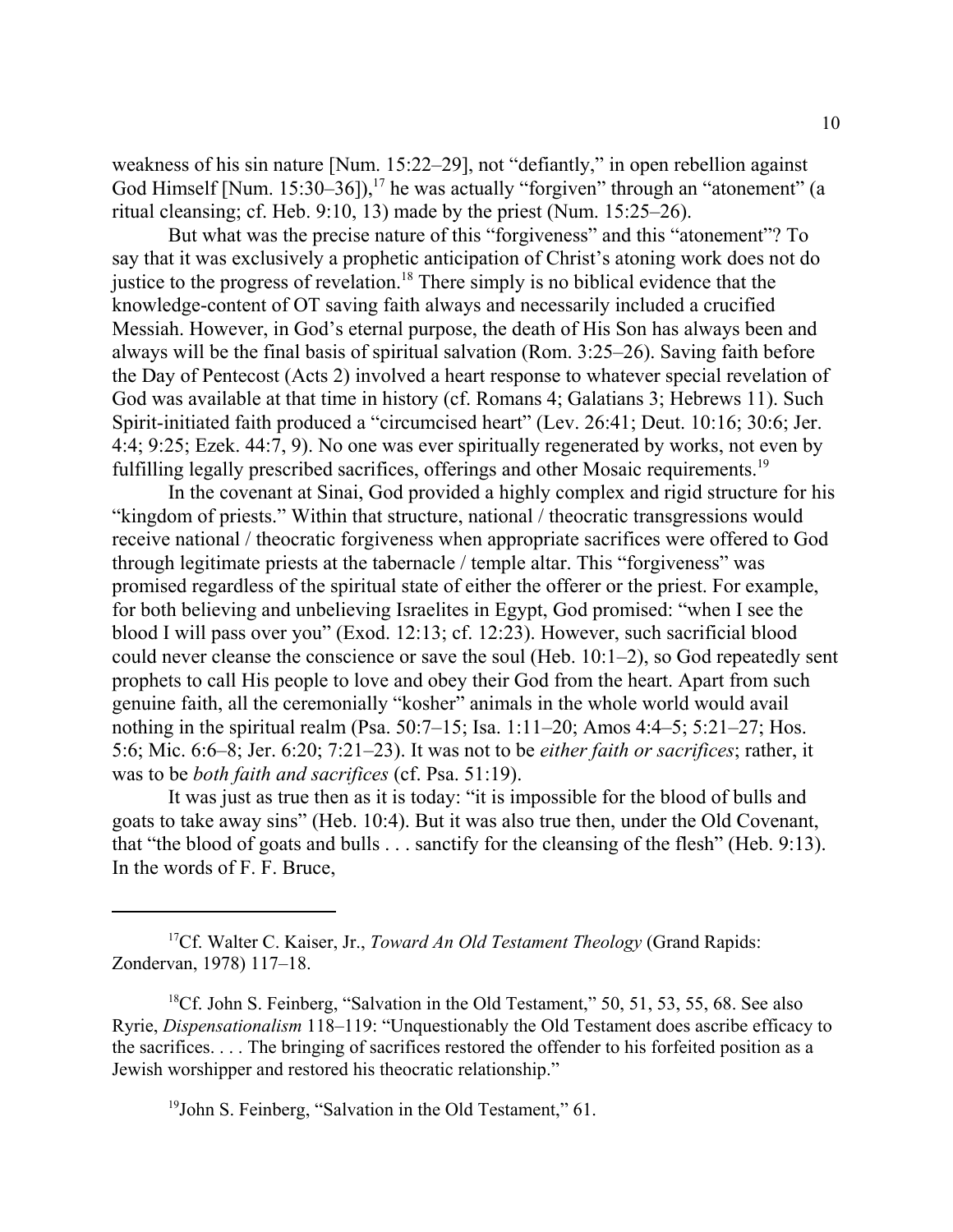the blood of slaughtered animals under the old order *did possess a certain efficacy*, but it was an outward efficacy for the removal of ceremonial pollution. . . . They could restore [the worshipper] to formal communion with God and with his fellow-worshippers. . . . Just how the blood of sacrificed animals or the ashes of a red heifer effected a ceremonial cleansing our author does not explain; it was sufficient for him, and no doubt for his readers, that *the Old Testament ascribed this efficacy to them*. 20

This was the unique tension within the theocracy of Israel that many Christian theologians apparently do not comprehend.

Now what does all of this indicate with regard to animal sacrifices in the millennial Temple for Israel under the New Covenant? It indicates that future sacrifices will have nothing to do with eternal salvation which only comes through true faith in God. It also indicates that future animal sacrifices will be "efficacious" and "expiatory" only in terms of the strict provision for ceremonial (and thus temporal) forgiveness within the theocracy of Israel. Thus, animal sacrifices during the coming Kingdom age will not be primarily memorial, like the bread and the cup ("do this in remembrance of Me" – 1 Cor. 11:24), in church communion services, any more than sacrifices in the age of the Old Covenant were primarily prospective or prophetic in the understanding of the offerer.

It is at this point that premillennial theologians exhibit differences. A. C. Gaebelein expressed, perhaps, the majority opinion when he wrote: "While the sacrifices Israel brought once had a prospective meaning, the sacrifices brought in the millennial Temple have a retrospective meaning."<sup>21</sup> Ezekiel, however, does not say that animals will be offered for a "memorial" of Messiah's death. Rather, they will be for "atonement"

<sup>20</sup>F. F. Bruce, *The Epistle to the Hebrews* (NICNT; Grand Rapids: Eerdmans, 1964) 201, 204. Italics added. In a personal communication, Professor John A. Sproule noted that "to argue from the present tense of  $\alpha y \alpha \zeta \in \mathfrak{i}$  in Hebrews 9:13 that such things (i.e., the blood of bulls and goats and the sprinkling of the ashes of a heifer) would still sanctify defiled persons, as such ceremonies might still be carried out in Jewish sects at the time during which the author of Hebrews was writing, is unnecessary. The present tense (aspect) in New Testament Greek is much more flexible. The present tense ( $\alpha y \alpha \zeta \epsilon \iota$ ) could be used here simply for dramatic effect or vividness."

<sup>&</sup>lt;sup>21</sup>Gaebelein, *The Prophet Ezekiel*, 312. For a listing and analysis of other 19<sup>th</sup> and early  $20<sup>th</sup>$  century proponents of literal sacrifices in the Millennium (e.g., Adolph Saphir, William Kelly, Nathanael West, W. Haslam, Burlington B. Wade, John Fry, and H. Bonar), cf. John L. Mitchell, "The Question of Millennial Sacrifices," *BSac* 110:439 (1953) 248–67. George N. H. Peters (*The Theocratic Kingdom*, 3, 83, 88) also mentions D. N. Lord, Tyso, Shimeall, Begg, Baumgarten (in Herzog's *Encyclopedia*, "Ezekiel"), Auberlen, Hofman, and Volch.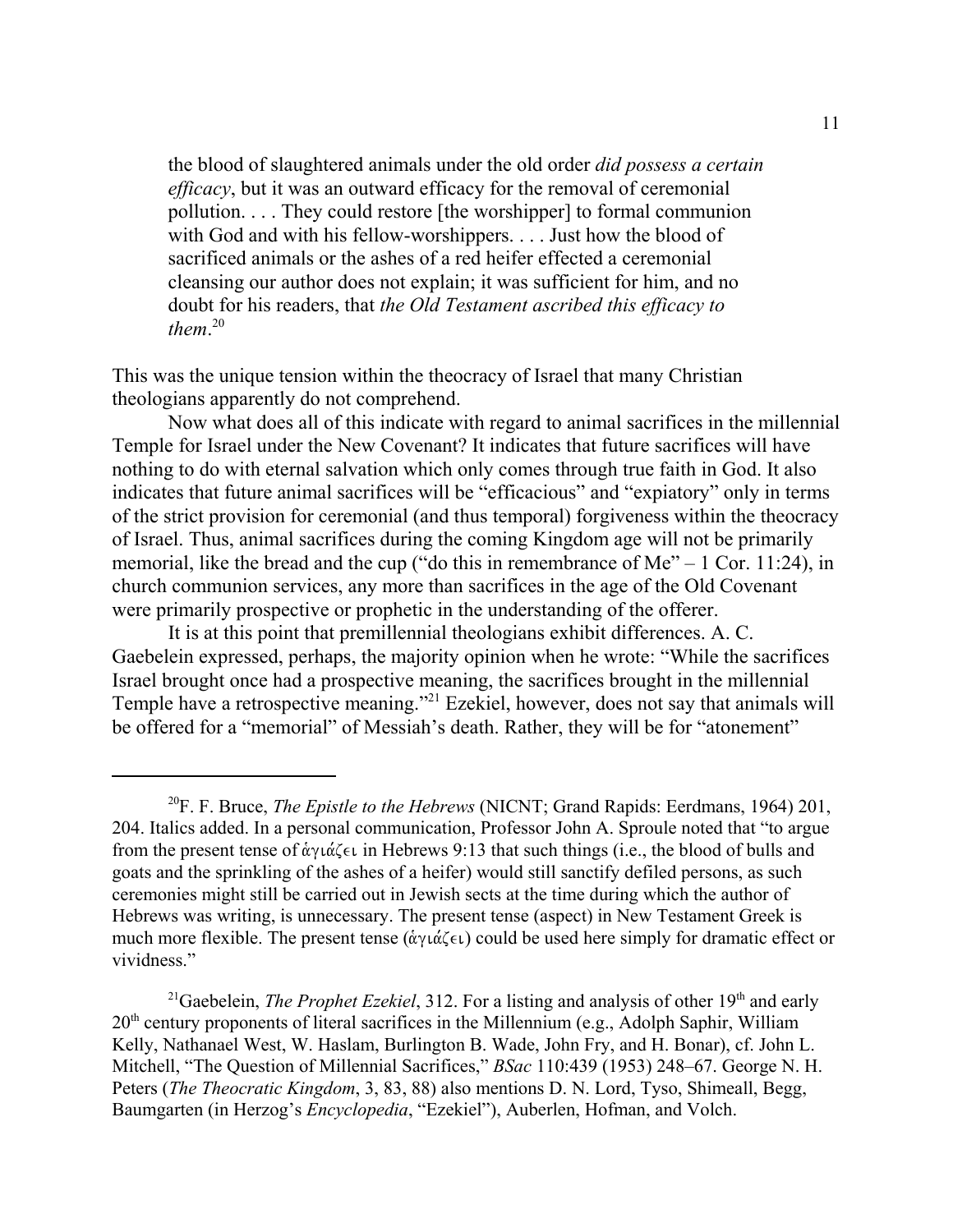(45:15, 17, 20; cf. 43:20, 26).

The Hebrew word used to describe the purpose of these sacrifices in Ezekiel 45:15, 17, and 20 is the *piel* form of *kaphar*. . . . But this is precisely the word used in the Pentateuchal description of the OT sacrifices to indicate their . . . expiatory purpose (cf. Lev. 6:30; 8:15; 16:6, 11, 24, 30, 32, 33, 34; Num. 5:8; 15:28; 29:5). If the sacrifices mentioned in Ezekiel are to be understood literally, they must be expiatory, not memorial offerings. $^{22}$ 

The distinction between ceremonial and spiritual atonement is by no means a minor one, for it is at the heart of the basic difference between the theocracy of Israel and the Church, the Body and Bride of Christ. It also provides a more consistent hermeneutical approach for dispensational premillennialism.

In his analysis of atonement in the OT, Richard E. Averbeck has shown that the Hebrew term כפר, used so frequently in Leviticus, does not mean "to cover," but rather "to appease or cleanse."

Only Christ's sacrifice was of the kind that could form the basis for eternal and spiritual salvation (Heb. 9:15). But this in no way refutes the . . . efficacy in the Old Testament atonement sacrifices. Those sacrifices had to do with the covenant relationship between God and the nation of Israel. Eternal or spiritual salvation was not the issue. Therefore, the animal sacrifices of the Old Testament and the sacrifice of Christ in the New Testament were effective at their own respective [and totally different]  $levels<sup>23</sup>$ 

With respect to the Millennium, Averbeck concludes:

This accords well with the issue of the millennial sacrifices mentioned in Ezekiel. These rituals will not be memorials. They will atone . . . in the same efficacious way as the ones in Aaronic times. Why will this be necessary? Because God will again be dwelling, in His glory, among [mortal] men. . . . Christ did not shed His blood for the cleansing of any

<sup>&</sup>lt;sup>22</sup>Hoekema, *The Bible and the Future*, 204, n. 16. As we have already explained, "expiatory" is the wrong term to describe the function of these sacrifices, if the term is understood on the infinite level of Christ's work on the Cross.

 $^{23}$ Richard E. Averbeck, "An Exegetical Study of Leviticus 1:4 With a Discussion of the Nature of Old Testament Atonement," (unpublished M.Div. Thesis; Winona Lake, IN: Grace Theological Seminary, 1977) 68.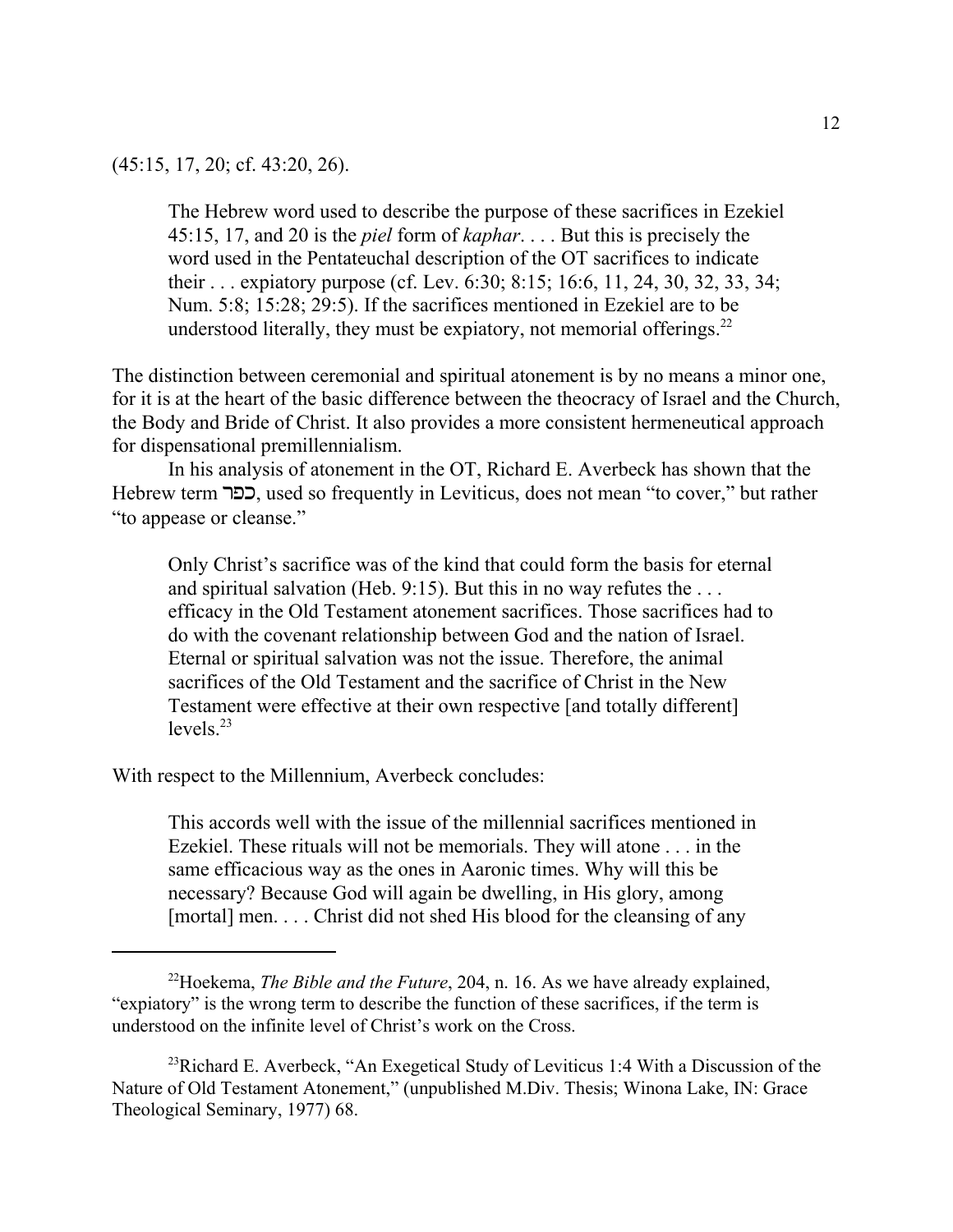physical altar. Therefore, the special rite for the yearly cleansing of the millennial sanctuary will be required (Ezek. 45:18–20). Regular sacrifices *will* be reinstituted in the millennium.<sup>24</sup>

In the light of these considerations, it is significant that Anthony A. Hoekema, an amillennial theologian, leveled one of his heaviest criticisms of premillennialism at this very point:

Extremely significant is the note on page 888 of the *New Scofield Bible* which suggests the following as a possible interpretation of the sacrifices mentioned in these chapters of Ezekiel's prophecy: "The reference to sacrifices is not to be taken literally, in view of the putting away of such offerings, but is rather to be regarded as a presentation of the worship of redeemed Israel, in her own land and in the millennial temple, using the terms with which the Jews were familiar in Ezekiel's day." These words convey a far-reaching concession on the part of dispensationalists. If the sacrifices are not to be taken literally, why should we take the temple literally? It would seem that the dispensational principle of the literal interpretation of Old Testament prophecy is here abandoned, and that a crucial foundation stone for the entire dispensational system has here been set aside! $^{25}$ 

Hoekema's objection is well taken. However, he assumes, along with many nondispensational theologians, that animal sacrifices in the millennium would involve a reinstitution of the Mosaic economy, just as if Christ had never died. Oswald T. Allis, another Reformed theologian, stated, for example: "Literally interpreted, this means the restoration of the Aaronic priesthood and of the Mosaic ritual of sacrifices essentially unchanged."26 That this is not the case will be demonstrated next.

<sup>26</sup>Oswald T. Allis, *Prophecy and the Church* (Philadelphia: Presbyterian and Reformed, 1945) 246; cf. 245, 248.

 $24$ Ibid., 68–69. In a personal communication (Feb. 1985), Averbeck suggested that the "cleansing of the sanctuary" (= "you shall make atonement for the house") during the *first* week of the *first* month constitutes the millennial form of the ancient Day of Atonement.

<sup>25</sup>Hoekema, *The Bible and the Future*, 204. The footnote cited by Hoekema in *The New Scofield Reference Bible* ([New York: Oxford, 1967] 888, n. 1) actually offers this view as the second of "two answers" to the animal sacrifice problem in Ezek. 43:19 which "have been suggested." It was, nevertheless, a serious concession.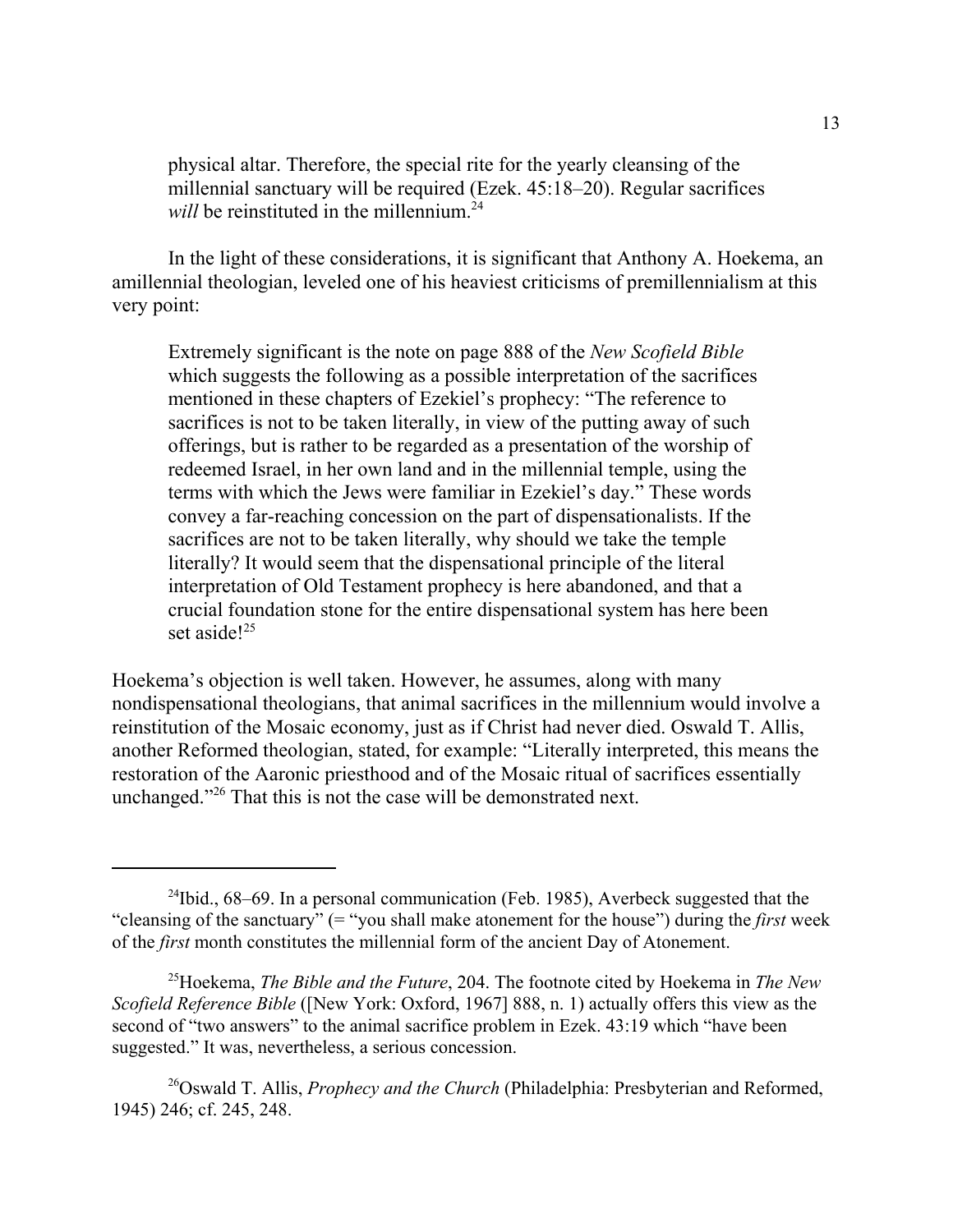# Israelite Worship Under the Old and New Covenants Contrasted

Ezekiel's picture of millennial worship and the Mosaic system which had been established nine hundred years earlier exhibit fundamental differences. OT scholars have often wrestled with the significance of these differences. Andrew W. Blackwood, Jr., did not hesitate to call them "discrepancies," hastening to assure his readers that

they concern matters that make no earthly difference to Christian faith, however they may have jarred the sensibilities of our Jewish forebears. There are twenty major discrepancies between Ezekiel and the Torah. Compare 46:6f. with Numbers 28:11, for example. Here are outright contradictions in the number of bullocks, lambs, and rams and the amount of flour to be used at the new moon offering ceremonies. . . . Long ago the rabbis were driven to say that Elijah, when he came, would explain away the difficulties. They said likewise that the entire prophecy would have been excluded from the canon were it not for the devoted labor of Rabbi Hanina ben Hezekiah, a scholar of the first century A.D., who must have written an extensive commentary on Ezekiel: "Three hundred barrels of oil were provided for him [for light], and he sat in an upper chamber where he reconciled all discrepancies" (Babylonian Talmud, *Menahoth* 45a).<sup>27</sup> It is the view of the present study that there are no discrepancies within Scripture, and that God's servants today do not have to wait until Elijah appears to discover a theologically

and hermeneutically satisfactory solution to this problem. A century ago, Nathanael West listed some of the important differences between

Old Covenant Israel and Millennial Israel in order to show how appropriate Ezekiel's structure will be for the Kingdom age.

If the *similarities* between [Ezekiel's] portrait of the "many days" of Israel in the Kingdom, and Israel's former Old Testament life, their ritual and laws, are remarkable, still more remarkable are the vast and important *differences* noted by Jews and Christians alike; differences so great as to make the [Jews], at one time, almost extrude the book from the sacred canon as uninspired. It is plain that these differences imply an entire revolution from the old order of things, and intimate strongly the "*vanishing away*" of the Law, to make room for the "*New Covenant*" he has elsewhere, like Jeremiah, Hosea, and Isaiah, proclaimed with such spiritual force.

There are *changes* in the dimensions of the Temple so that it is neither the temple of Solomon, nor that of Zerubbabel, nor that of Herod;

<sup>27</sup>Blackwood, *Ezekiel: Prophecy of Hope*, 21–22.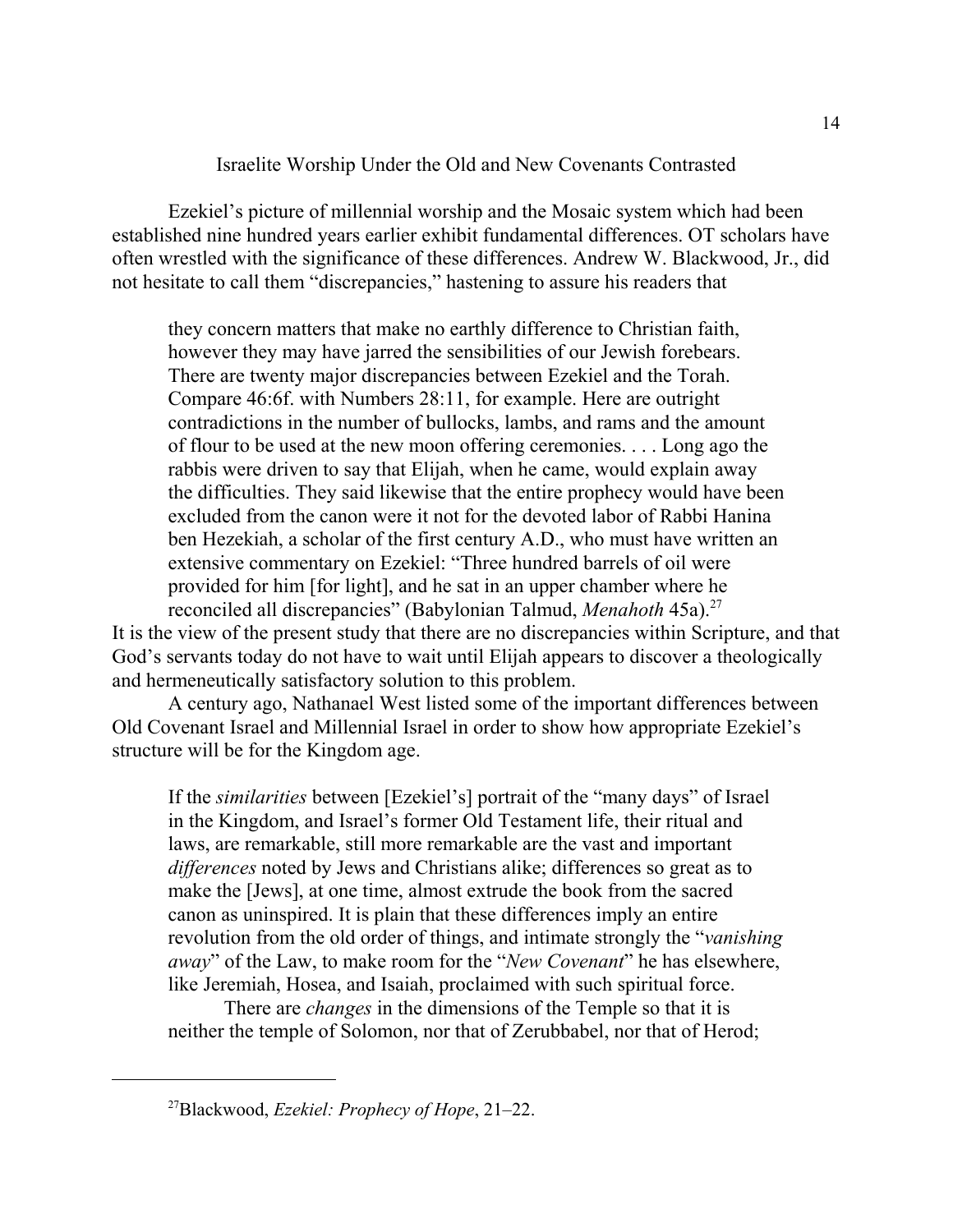changes in the measures of the outer court, the gates, the walls, the grounds, and the locality of the temple itself, raised on a high mountain, and even separate from the City. The Holy Places have hardly anything like the furniture that stood in the Tabernacle of Moses or the Temple of Solomon.

There are *subtractions* also. There is no Ark of the Covenant [cf. Jer. 3:16], no Pot of Manna, no Aaron's Rod to bud, no Tables of the Law, no Cherubim, no Mercy-Seat, no Golden Candlestick, no Showbread, no Veil, no unapproachable Holy of Holies where the High Priest alone might enter, nor is there any High Priest. . . . The priesthood is confined to the sons of Zadok, and only for a special purpose. There is no evening sacrifice. ... The social, moral, and civil prescriptions enforced by Moses with such emphasis are all wanting.<sup>28</sup>

William Kelly was fascinated with the fact that there will be nothing in the Millennium answering to the Feast of Pentecost.

The omission seems to me to denote how completely it has been realized in the highest sense in the Church, which, as it were, has monopolized it. That heavenly body has come in between the true Passover, and before the verification of the Tabernacles [cf. Ezek. 45:25; Zech. 14:16–19], and has, so to speak, absorbed Pentecost to itself. . . . Who but God Himself could have thought of such an omission as that of Pentecost six centuries before it was realized so unexpectedly after the ascension?<sup>29</sup>

In addition to all of this, C. F. Keil, writing from a postmillennial perspective, discovered ceremonial and ritual adaptations in Ezekiel's vision of Israel's future service for God that he believed to be far more appropriate than the Mosaic structure for a post-Calvary eschatological program.

According to Ezekiel's order of feasts and sacrifices, Israel was to begin every new year of its life with a great sin-offering on the first, seventh, and fourteenth days of the first month . . . before it renewed the covenant of grace with the Lord in the paschal meal . . . and throughout the year consecrate its life to the Lord in the daily burnt-offering, through increased Sabbath-offerings . . . in order to live before Him a blameless, righteous,

<sup>28</sup>Nathanael West, *The Thousand Years in Both Testaments* (New York: Revell, 1880) 429–30.

<sup>29</sup>William Kelly, *Lectures on the Second Coming of Our Lord Jesus Christ*, 267–69. Quoted in John L. Mitchell, "The Question of Millennial Sacrifices," 260.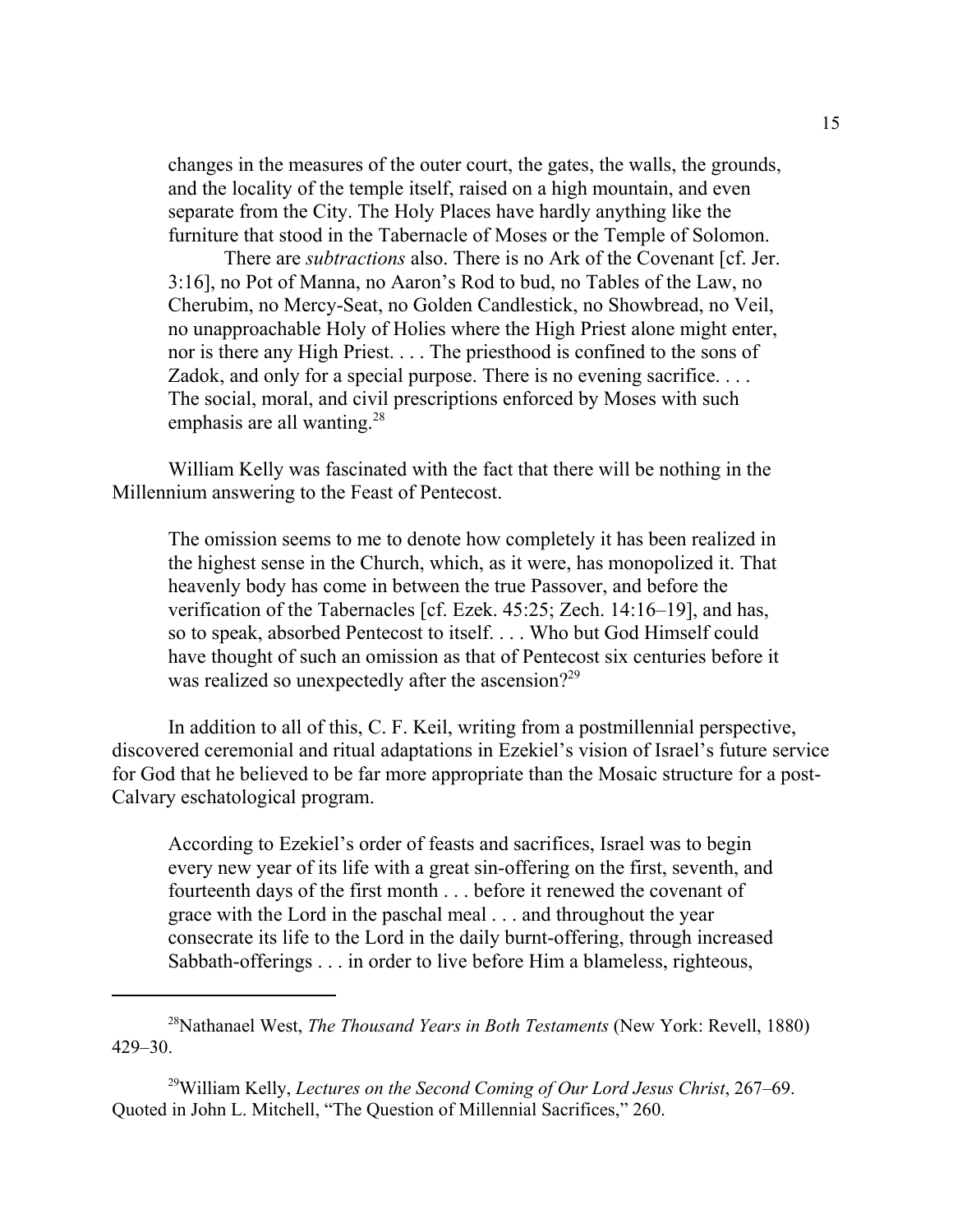and happy life. $30$ 

Keil also concluded that the shift "of the chief atoning sacrifices" from the seventh month, at the end of the religious year, to the first month (for Ezekiel completely eliminates the Feast of Trumpets and the Day of Atonement, leaving only the Feast of Tabernacles in the seventh month)

indicates that, for the Israel of the new covenant, this eternally-availing atoning sacrifice would form the foundation for all its acts of worship and keeping of feasts, as well as for the whole course of its life. It is in this that we find the Messianic feature of Ezekiel's order of sacrifices and feasts, by which it acquires a character more in accordance with the New Testament completion of the sacrificial service, which also presents itself to us in the other and still more deeply penetrating modifications of the Mosaic *torah* of sacrifice on the part of Ezekiel [which] indicates that the people offering these sacrifices will bring forth more of the fruit of sanctification in good works upon the ground of the reconciliation which it has received. $31$ 

These are helpful insights, almost unique to a non-premillennial commentator, for understanding the religious structure of the millennial Kingdom age as well as the function of animal sacrifices during that time period. Unfortunately, Keil's theological position forced him to abandon the literal fulfillment of these prophecies and to denounce "M. Baumgarten, Auberlen, and other millenarians [who] express the opinion that this shadow-work will be restored after the eventual conversion of Israel to Christ, in support of which Baumgarten even appeals to the authority of the apostle to the Gentiles [Romans 11]."32

## Millennial Sacrifices Will Not Be a Backward Step for Israel

Consistent dispensationalism must teach the practice of animal sacrifices for a restored and regenerated Israel in the Millennium. But this raises the third major question: Would such a worship system necessarily represent a great step *backward* for New Covenant Israel during the Kingdom age?

<sup>32</sup>Ibid., 431.

<sup>30</sup>C. F. Keil, *Commentary on the Old Testament: Ezekiel* (Grand Rapids: Eerdmans, reprint n.d.) 429.

 $31$ Ibid., 430.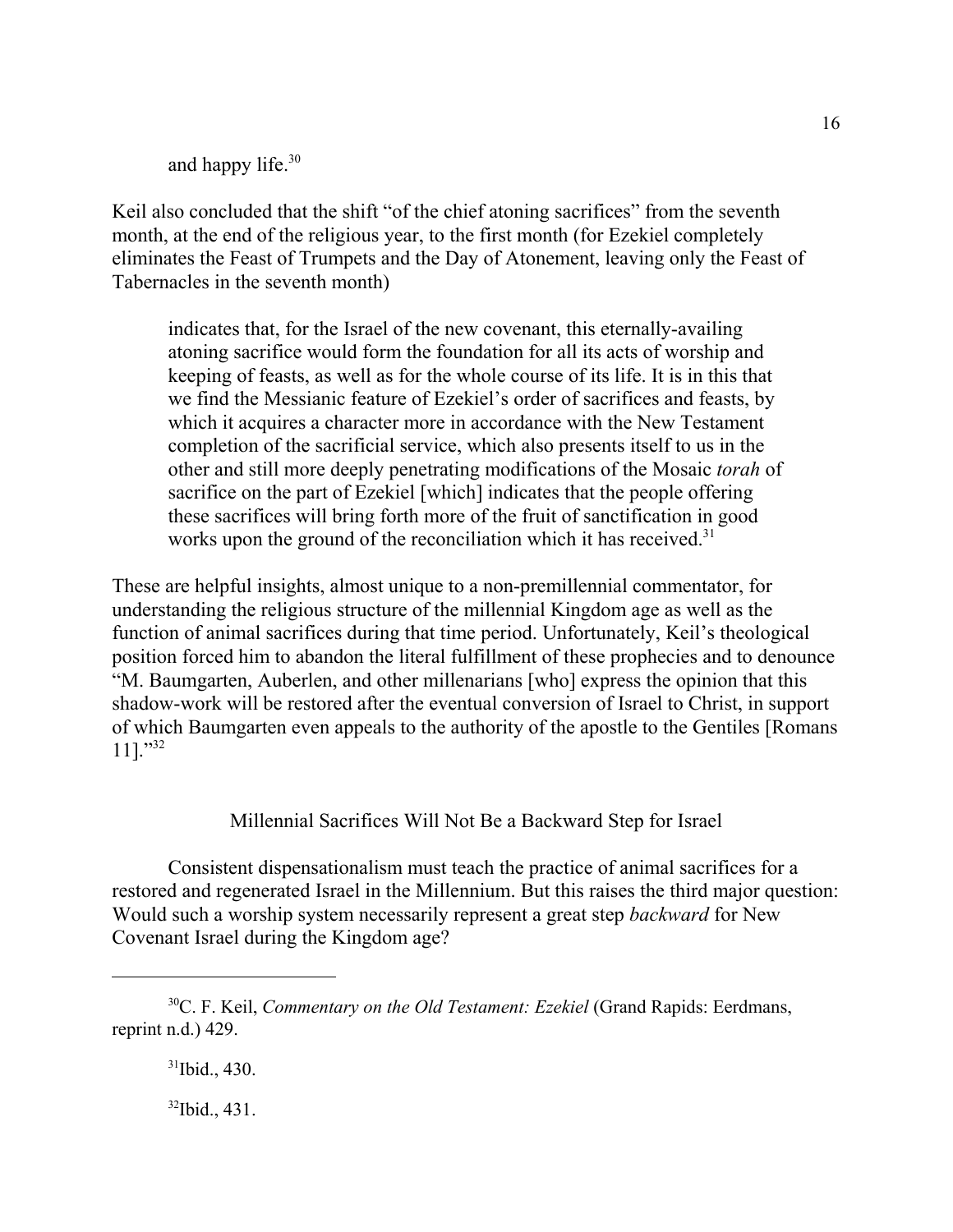The answer is *no*, for Israel will indeed be under a New Covenant program, not the Old Covenant given to Moses which was not designed to guarantee salvation. Church communion services will no longer be observed, for they have been designed only to "proclaim the Lord's death until He comes" (1 Cor. 11:26). But after He comes, animal sacrifices within a New Covenant structure, endorsed (though not performed — cf. John 4:2) by the living Lamb of God, will constitute a gigantic step forward for Israel, not a reversion to "weak and beggarly elements" (Gal. 4:9) which actually enslaved the nation because of its unregenerate *misuse* of the Law. The apostle Paul "did *not* see any contradiction between the finished work of Christ and the offering of animal sacrifice"  $(Acts 21:26).^{33}$ 

John A. Sproule has pointed to the principle of progressive revelation as a guarantee that millennial Israel will have the entire NT available to them, including the Book of Hebrews.<sup>34</sup> The two witnesses (Revelation 11), the 144,000 (Revelation 7, 14), and the Zadokian teaching priests functioning in the millennial temple (Ezekiel 40–48) will therefore know considerably more than John the Baptist, Apollos, the apostle Paul (who probably never read the book of Revelation), and even the apostle John. They will know about the full and finished work of the Lord Jesus Christ. They will see no conflict between Ezekiel and Hebrews. They will realize that the omission of a high priest in Ezekiel 40–48 was not a mistake, just as it is now realized that the omission of a genealogy for Melchizedek in Genesis 14 was not a mistake (cf. Hebrews 7).<sup>35</sup> Rather, they will recognize this omission as God's way of opening the door to the Melchizedekian High Priest of Psalm 110:4 (cf. Zech. 6:13: "He will be a priest on His throne"), whose visible presence on earth during the coming Kingdom age will be the ultimate answer to this dilemma of the ages.

Believing Jews will experience regeneration and sanctification (but not Spirit baptism) just as Christians do today, by the grace of God and through faith in the Lord Jesus. These future Jewish believers and their Gentile proselytes will not be glorified through seeing Jesus at His coming and in His Kingdom any more than the disciples in the Upper Room were glorified when they saw their resurrected Lord. However, the concept of progressive revelation guarantees that the New Covenant theocracy will begin with more knowledge than the Church had at Pentecost. Yet this theocracy will retain its

<sup>&</sup>lt;sup>33</sup> Jerry Hullinger, "A Proposed Solution to the Problem of Animal Sacrifices in Ezekiel 40–48" (Th.D. dissertation, Dallas Theological Seminary, 1993), p. 230. Cf. pp. 10 and 232.

<sup>34</sup>Personal communication, February, 1985.

<sup>35</sup>For additional insights on this important issue, see Randall Price, *The Temple and Bible Prophecy* (Eugene, OR: Harvest House Pub., 2005), pp. 516–557; Thomas Ice, "Literal Sacrifices in the Millennium" in *Pre-Trib Perspectives* (June, 2000), pp. 4–5; and Arnold G. Fruchtenbaum, *The Footsteps of the Messiah* (Tustin, CA: Ariel Ministries, 2003), pp. 458–469.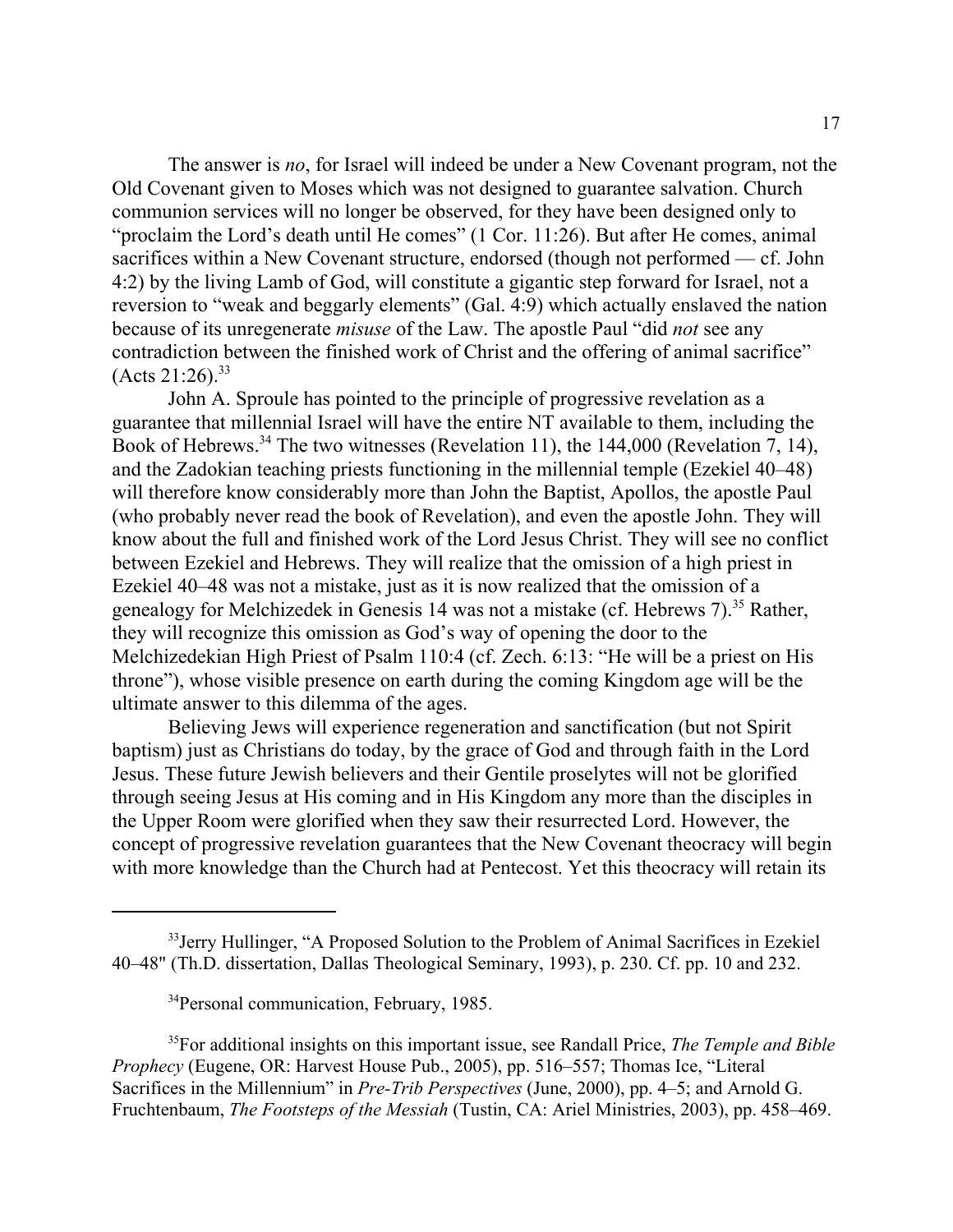distinctive Israelite characteristics — a promised land, a temple, appropriate animal sacrifices, and an earthly Zadokian priesthood (in that day visibly subordinate to Jesus Christ the Melchizedekian High Priest).

These sacrifices, illumined by a vastly greater understanding of the true significance of the Lamb of God who has taken away the sin of the world, will be appreciated all the more for what they can and cannot accomplish for the offerer. For nonglorified millennial Israel and her Gentile proselytes throughout the world (e.g., Psalm 87; Isa. 60:1–14; Zech. 8:20–23), the continued presence of a sin nature will call for constant instruction and exhortation in revealed truth. Not even a perfect government will automatically solve this deep, universal problem.

Jerry M. Hullinger concludes:

The fundamental rationale of the Mosaic sacrificial system [was] the presence of the divine glory. The Mosaic system was instituted in Leviticus subsequent to the descent of the Shekinah in Exodus 40:34–38. Because of the communicability of uncleanness, the purity of God's presence needed to be protected. Fittingly, as Ezekiel envisioned a future temple in the millennial kingdom with the resident glory of God [Ezek. 43:2–7; 44:1–4], he saw the necessity of sacrificial blood once more because of the presence of nonglorified individuals who can be a source of communicable contamination<sup>36</sup>

In distinction from the perfection of the eternal state as described in Revelation 21–22, Christ will "rule all the nations with a rod of iron" (Rev. 2:27; 12:5; 19:15) with strict controls, especially in religious practices (cf. Zech. 14:16–21). Even though outward submission to these religious forms will not necessarily demonstrate a regenerate heart (which has been true in every age of human history), it will guarantee protection from physical penalties and temporal judgments. Those who love the Christ will exhibit a genuine spirit of submission to His government. But those who do not truly love Him will follow Satan (even as Judas Iscariot betrayed Christ after years of observing His perfect leadership) in global rebellion at the end of His righteous reign, and will be destroyed in cosmic fire (Rev. 20:7–9).

Conclusion

<sup>36&</sup>quot;The Divine Presence, Uncleanness, and Ezekiel's Millennial Sacrifices," *Bibliotheca Sacra* 163 (Oct.-Dec. 2006), p. 422. Cf. Hullinger, "The Problem of Animal Sacrifices in Ezekiel 40–48," *Bibliotheca Sacra* 152 (July-Sept. 1995), p. 281.